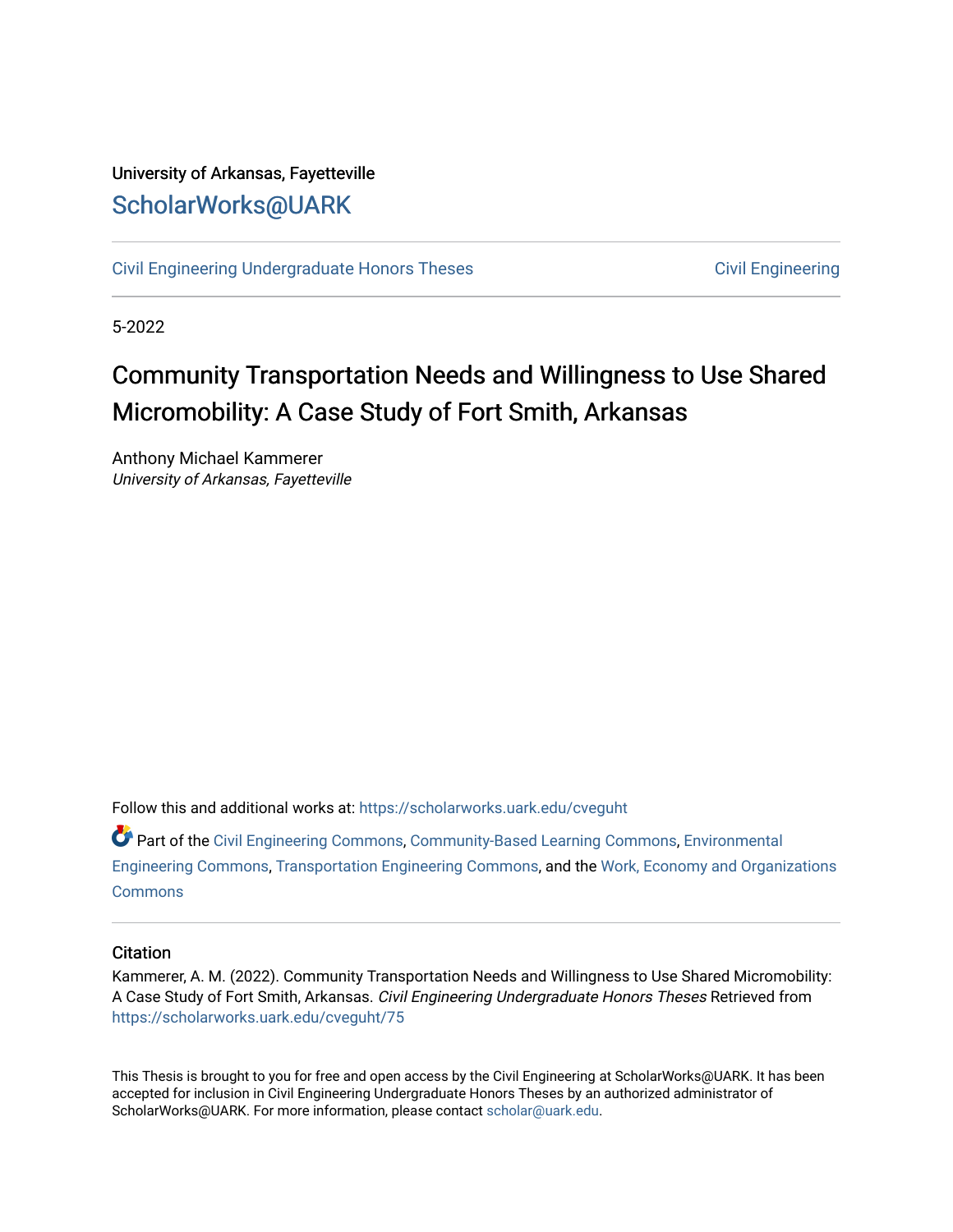## **Community Transportation Needs and Willingness to Use Shared Micromobility:**

## **A Case Study of Fort Smith, Arkansas**

Anthony Kammerer

Department of Civil Engineering, University of Arkansas

*Honors Thesis*

Dr. Sarah Hernandez

April 22, 2022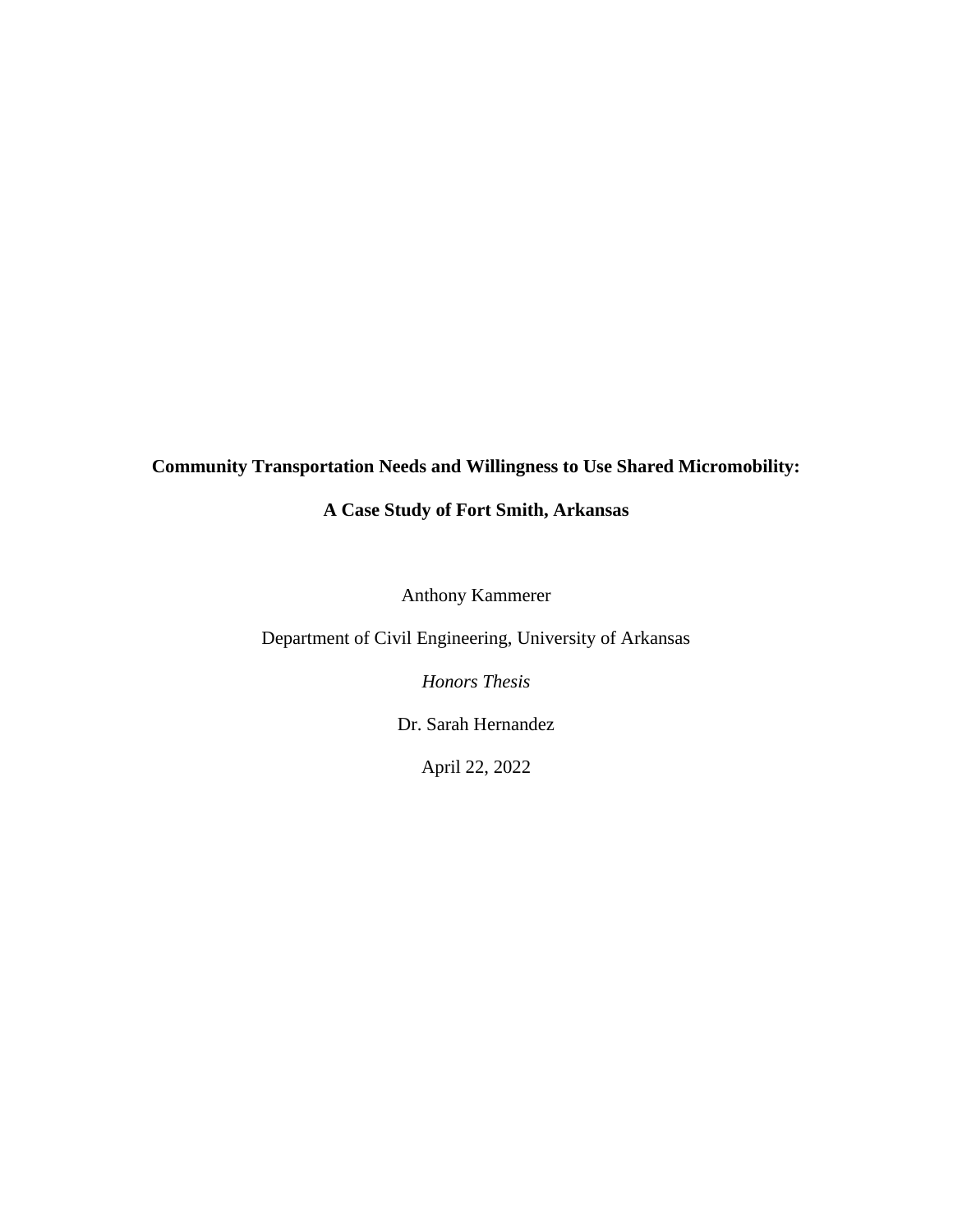## **Contents**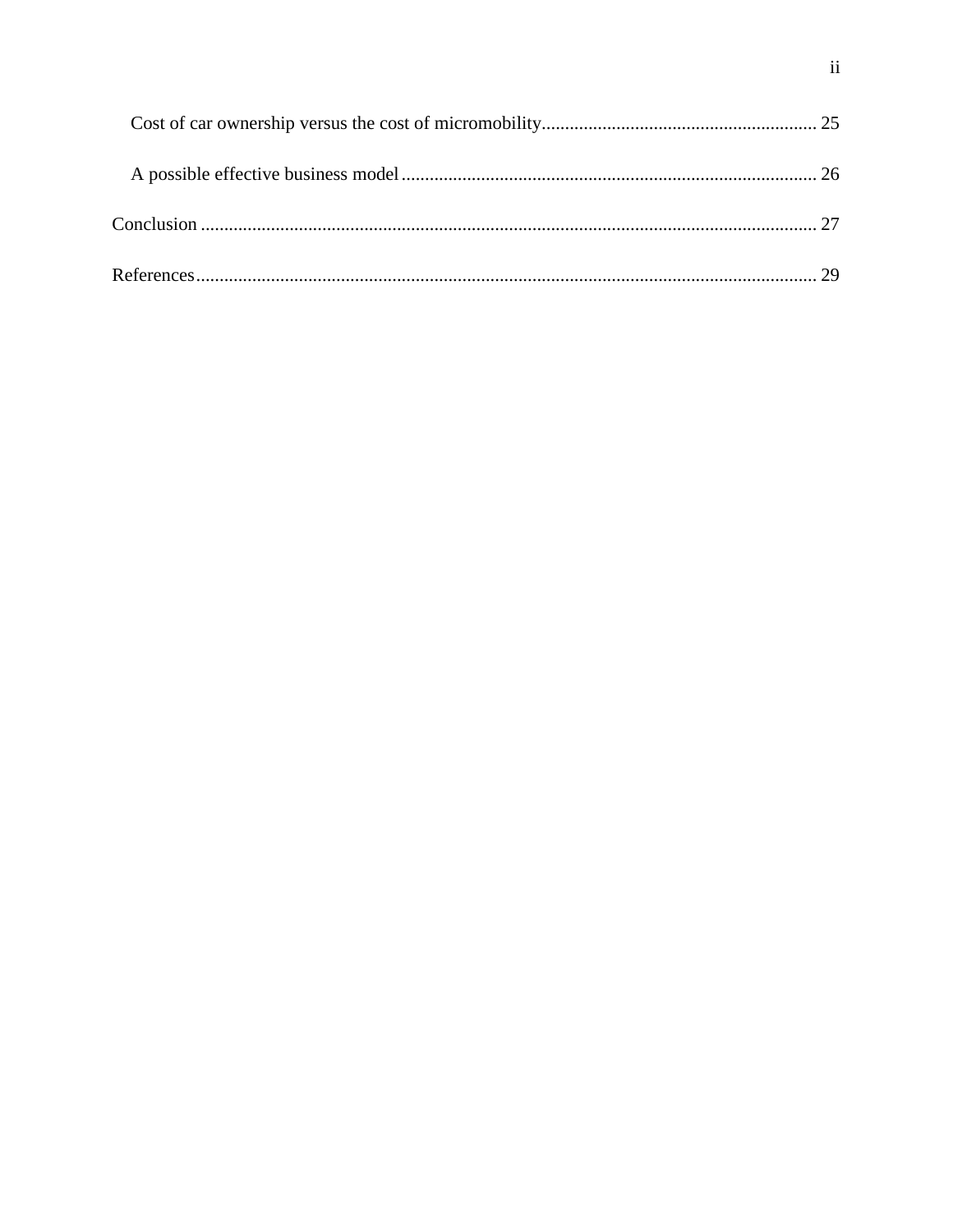## <span id="page-4-0"></span>**Table of Figures**

## <span id="page-4-1"></span>**Table of Tables**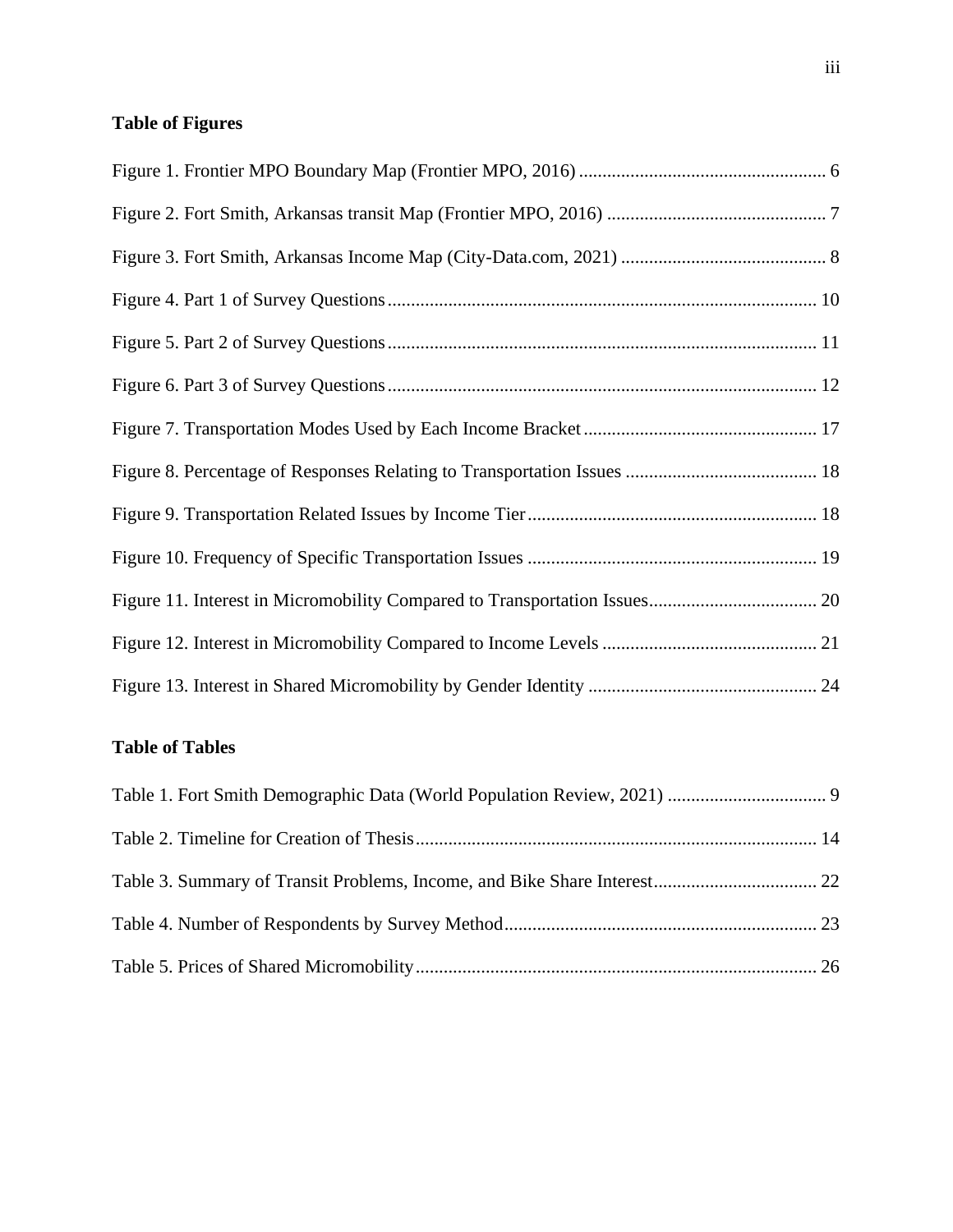## <span id="page-5-0"></span>**Introduction**

Shared micromobility is utilized in "targeted service areas with the usage generally intended for short trips such as "first- and last-mile" connections to complete trips made via other modes, including transit" (Price et al., 2021). In the United States, this practice has especially taken off with the implementation of sharing-based systems. This is evidenced by ridership numbers in the United States growing from 84 million riders nationwide in 2018 to 136 million riders in 2019 (NACTO, 2020). Users often use their smart phone or another similar device to unlock the vehicle after paying a fee on the device through their credit card. While many people use these scooters or bikes as a novelty or purely for entertainment, "21% [of] adults would consider using e-scooters when available" (Mitra, 2020).

The growing market for micromobility could result in changes in the way that the public commutes to their destination. E-scooters and bikes have potential to provide users the "last mile" of transportation. This, for instance, could be seen as a quarter-mile walk from the bus stop to a person's place of employment. In urban areas, racial minorities and low-income users are almost twice as likely to use public transit (Anderson, 2016). Due to this growing market, it is important to analyze the ways low-income citizens will also be able to use scooter and bicycle sharing in cities in the US. Low-income users have less access to mobile phones (Pew Research Center, 2021). Additionally, 7.1 million Americans do not have access to a bank account (FDIC, 2020). Both of these factors combine into a possible user gap for low-income citizens regarding shared micromobility services.

Utilizing data from users and cities, will assist municipalities and companies alike so they can implement micromobility in cities so that low-income communities can also take part. From implementation to public transit, to Sunday joy rides, micromobility has a chance to grow into a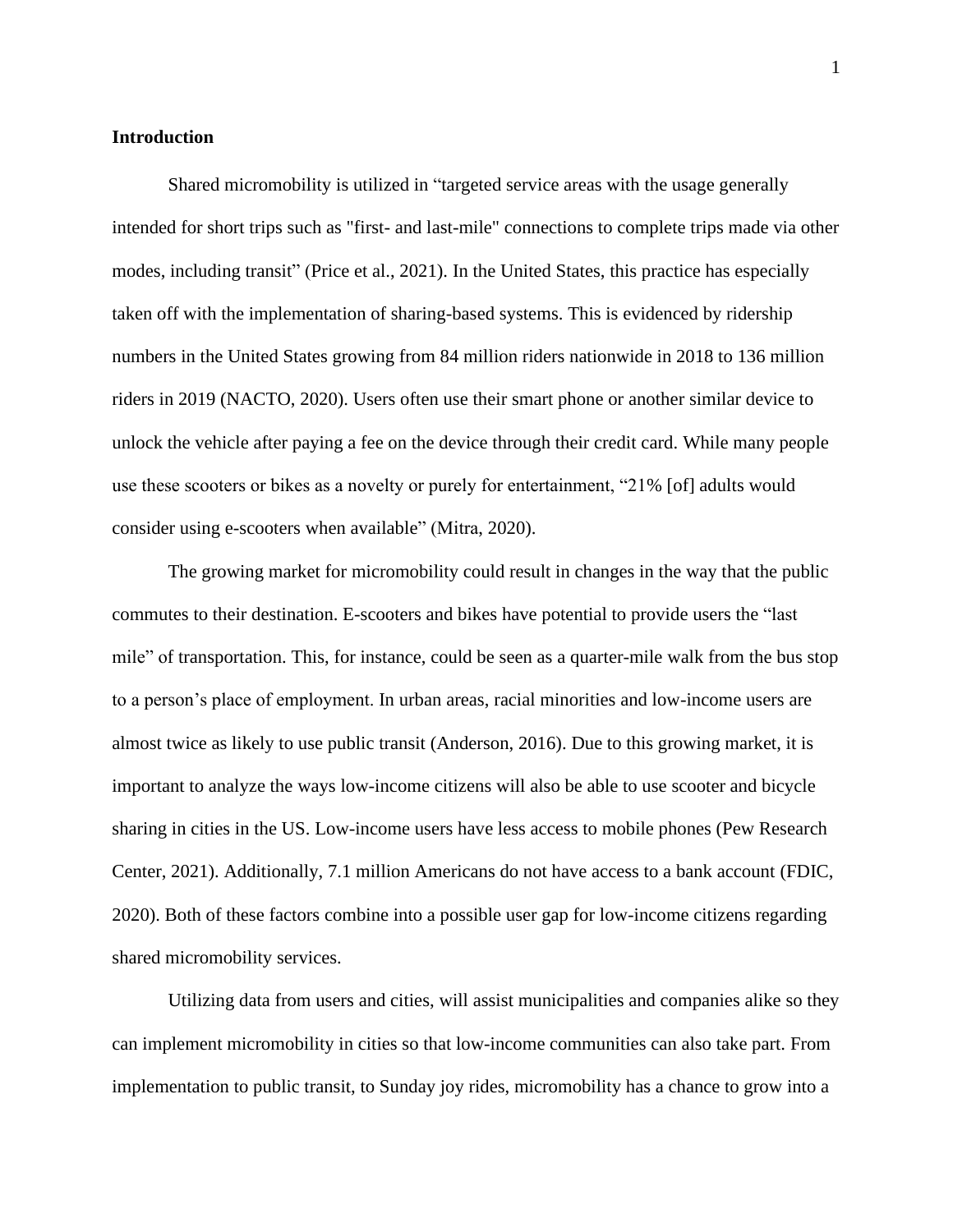mainstay in American cities. If this is the case, it is important that all people can utilize the system for effective public transportation. This thesis examines the transportation needs of citizens of low income communities in Fort Smith, Arkansas.

This thesis is developed in conjunction with an NSF sponsored research project called SMILIES: Shared MicromobIlity for affordabLe-accessIblE Housing. SMILIES seeks to better link affordable housing and workplaces through shared micromobility by developing strategy for decision making. This thesis develops the survey that will be used in SMILIES to view the opinions of potential low-income users in the Fort Smith, Arkansas area.

### <span id="page-6-0"></span>**Background**

Various companies have entered the market for scooter and bike sharing hoping to capitalize on the growing market. In the United States, some of the most recognizable companies include Bird, Lime (owned by Uber), Spin, and VeoRide. These companies offer a dock-less system for bicycles, scooters, and even mopeds. Under this model, users unlock the vehicle with a mobile phone application (app) and can park and ride from anywhere within the boundaries the program operates within.

The other popular model has come from direct implementation in larger cities across the United States, such as Chicago and Kansas City (NACTO, 2019). In these cities, the bikes operate on a dock-based system located near public transit stops, meaning riders must return the bicycles to a designated dock. The thought with this is to eliminate parking problems on sidewalks in crowded areas.

One potential issue with micromobility sharing services is that low-income populations do not have the means to access the vehicles whether it be through a lack of smart phone, credit card, or a combination of the two. The Pew Research Center suggests that 76% of adults making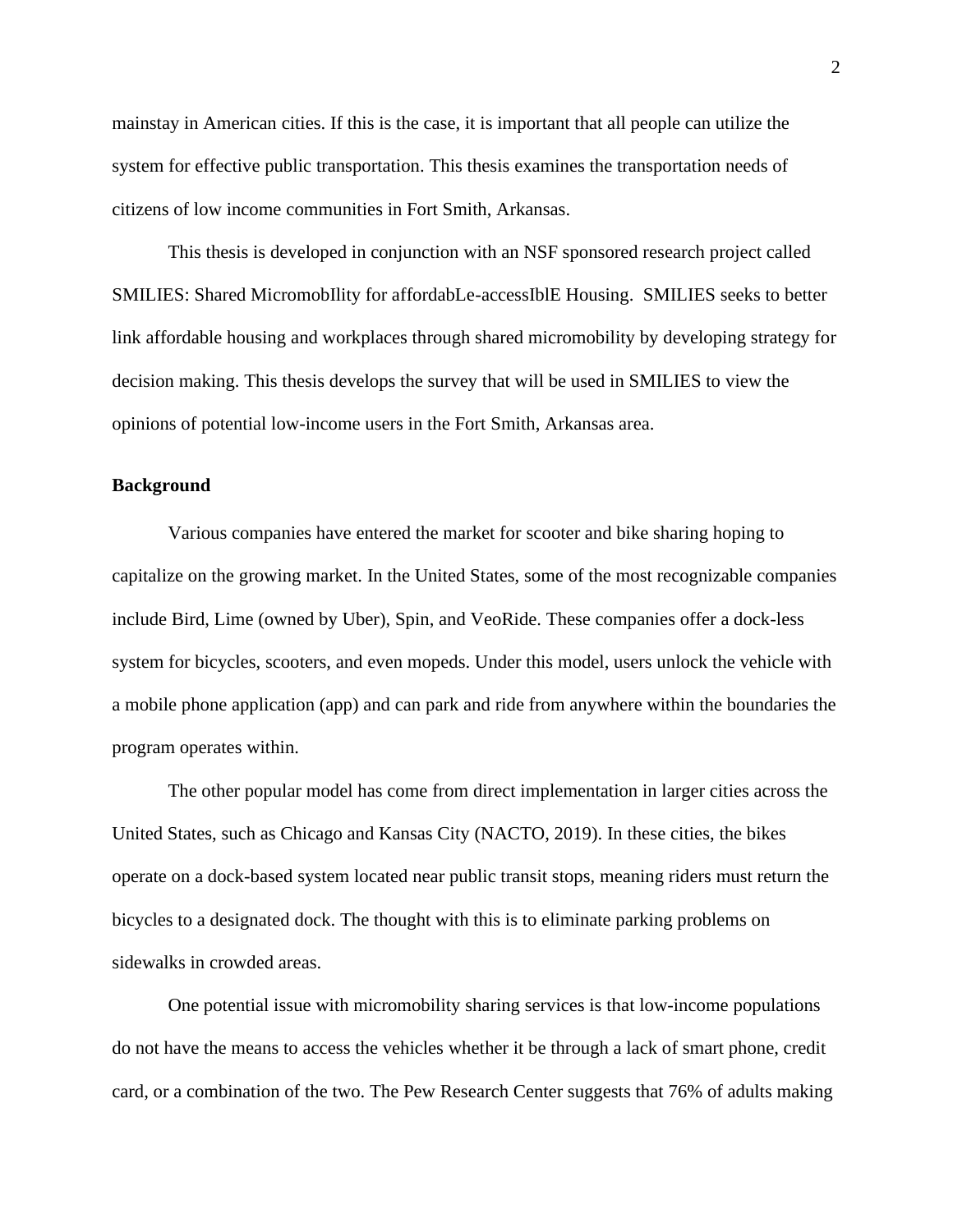less than \$30,000 own a smartphone, which is almost always necessary for unlocking a vehicle; conversely, of those earning greater than \$75,000, the number jumps to 96% (Pew Research Center, 2021). This could show an inequity in the access that low-income neighborhoods face in ability to get a vehicle.

If micromobility is to be integrated into public transit systems to serve as last-mile connectors within the United States, the main users of public transit also need to be able to use the shared vehicles. Those who earn less than \$30,000 are 5% more likely to use public transportation than any other group of incomes (Anderson, 2020). To combat this, access programs have been established to help marginalized communities gain access to shared vehicles.

As this thesis implements a survey for gauging needs and public interest, it is important to understand the effectiveness of surveys regarding transportation. Surveys aimed at determining transportation needs have been used by various agencies from businesses to the NHTSA. These surveys aim at finding trip data, especially when, how, and where users take trips to work. The results of these surveys are then used to develop routes as well as determine locations where shared micromobility and public transit links could work best. Various online studies in New York City showed success rates in a range of 60% to 95% (Chen, 2010). These high success rates mean that online surveys have the ability to effectively reach their target audience. Additionally, another study (concerned on live reporting of trips) found that users find that a paper survey has a higher burden of usage, meaning that it was more inconvenient or difficult to fill out paper surveys compared to a web-based survey (Sato, 2020). Thus, it can be seen that online surveys are effective for the data collection necessary for adequate planning of transportation options.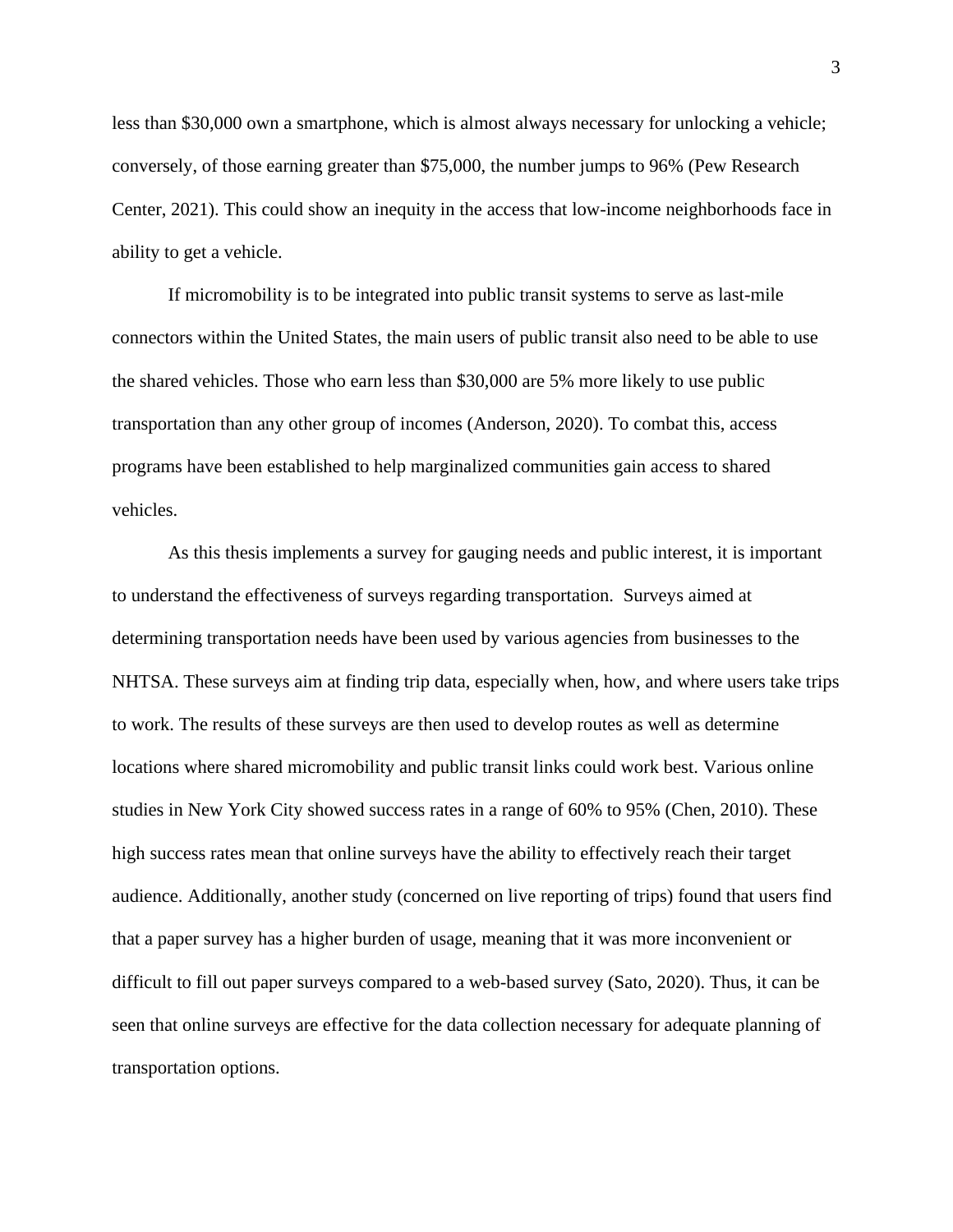#### <span id="page-8-0"></span>**Research Methodology**

The research for this thesis will be carried out through surveys sent to residents in the Fort Smith, Arkansas area. The survey required four tasks for completion of the survey: (1) Development of questionnaire, (2) Design of a survey, (3) Selection of a sample frame, and (4) Implementation of a survey. This section describes the study area as well as the tasks for completion of the survey.

The objective of the survey was to gain a basic understanding of the transportation needs of low-income communities. An additional objective of the survey was to find potential interest in shared micromobility in these communities. This basic understanding was to be used as the basis for future surveys used in the SMILIES Project.

## <span id="page-8-1"></span>*Study Area Description*

The study area for this survey was Fort Smith, Arkansas, located in the Northwestern part of Arkansas, along Interstate 40. The city's population is 88,233 people, 21.04% of which lives at or below the poverty line, with a growth rate of 0.19% in 2020 (World Population Review, 2021). Fort Smith lies within the Frontier Metropolitan Planning Organization whose boundaries are seen below in [Figure 1.](#page-10-0) The city's transit map is also displayed below in [Figure 2.](#page-11-0) Finally, an income population map for the city of Fort Smith is seen in [Figure 3.](#page-12-0) Analyzing the maps below, it can be seen the areas of low-income in the city are in the "Northside" (as known in Forth Smith) near the Midland (red) bus route and in the area along the Rogers Avenue (blue) route. When comparing the transit operations of Fort Smith to other similarly sized metropolitan areas without major universities in the surrounding region (Topeka, KS; Tyler, TX; and Amarillo, TX) Fort Smith has fewer available route options than these cities, making it harder for those who use public transportation to get to work using these means.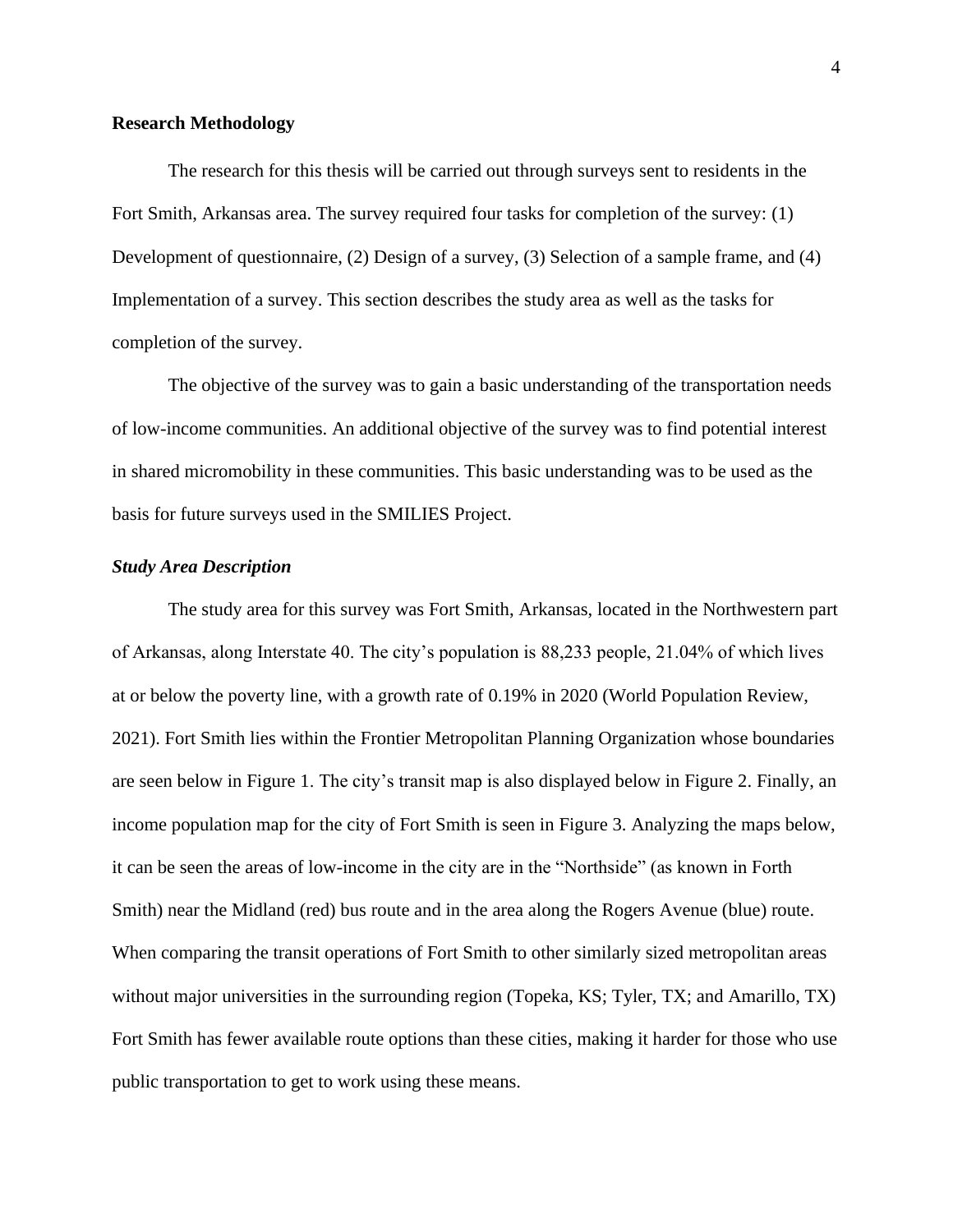Table 1, shown below, also displays further explanation of the demographics data focusing on race, education attained, and income (World Population Review, 2021). This data shows that Fort Smith has a low population who received a bachelors degree or higher as well as high percentages of minority residents who live in poverty.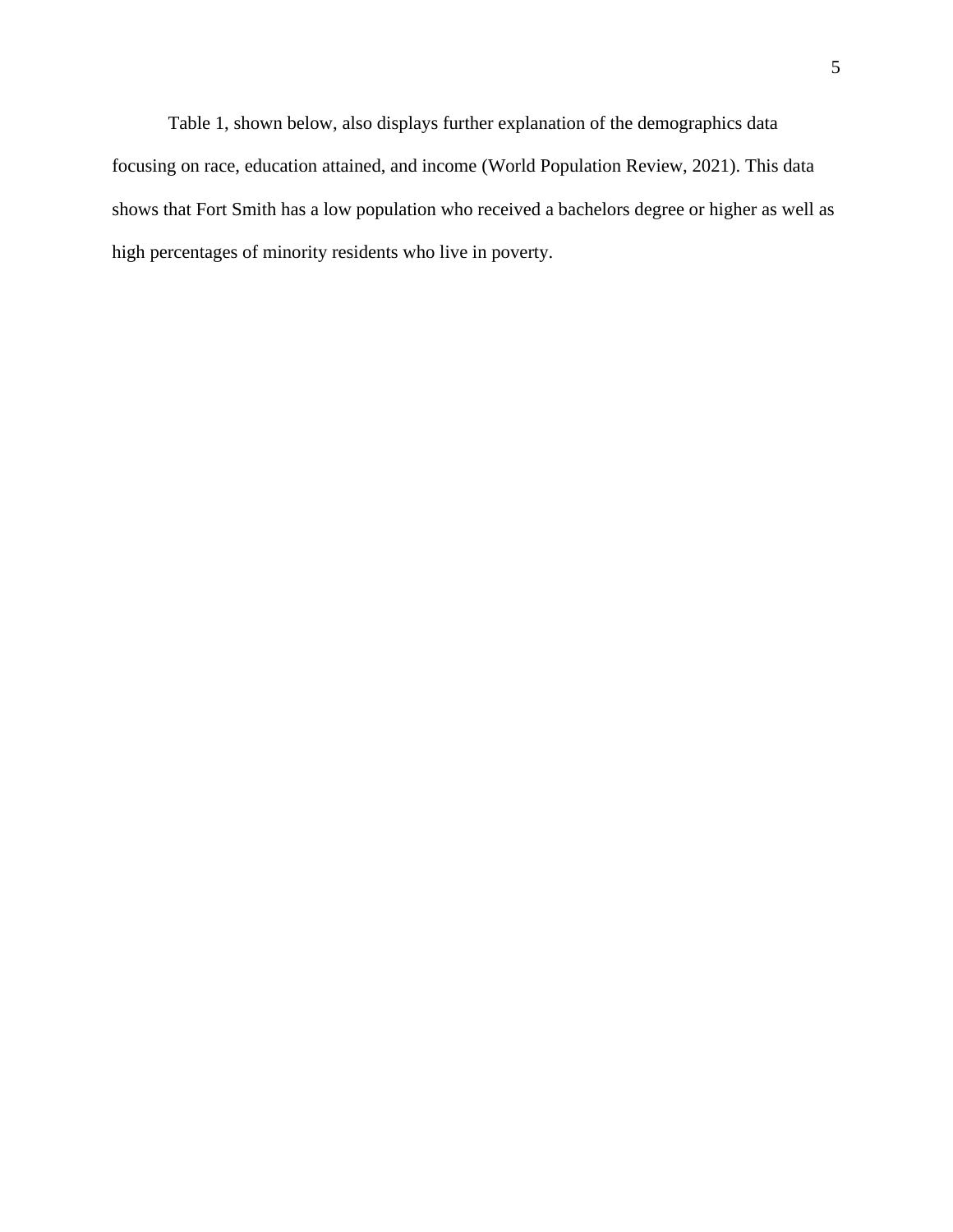

<span id="page-10-0"></span>**FIGURE 1. FRONTIER MPO BOUNDARY MAP (FRONTIER MPO, 2016)**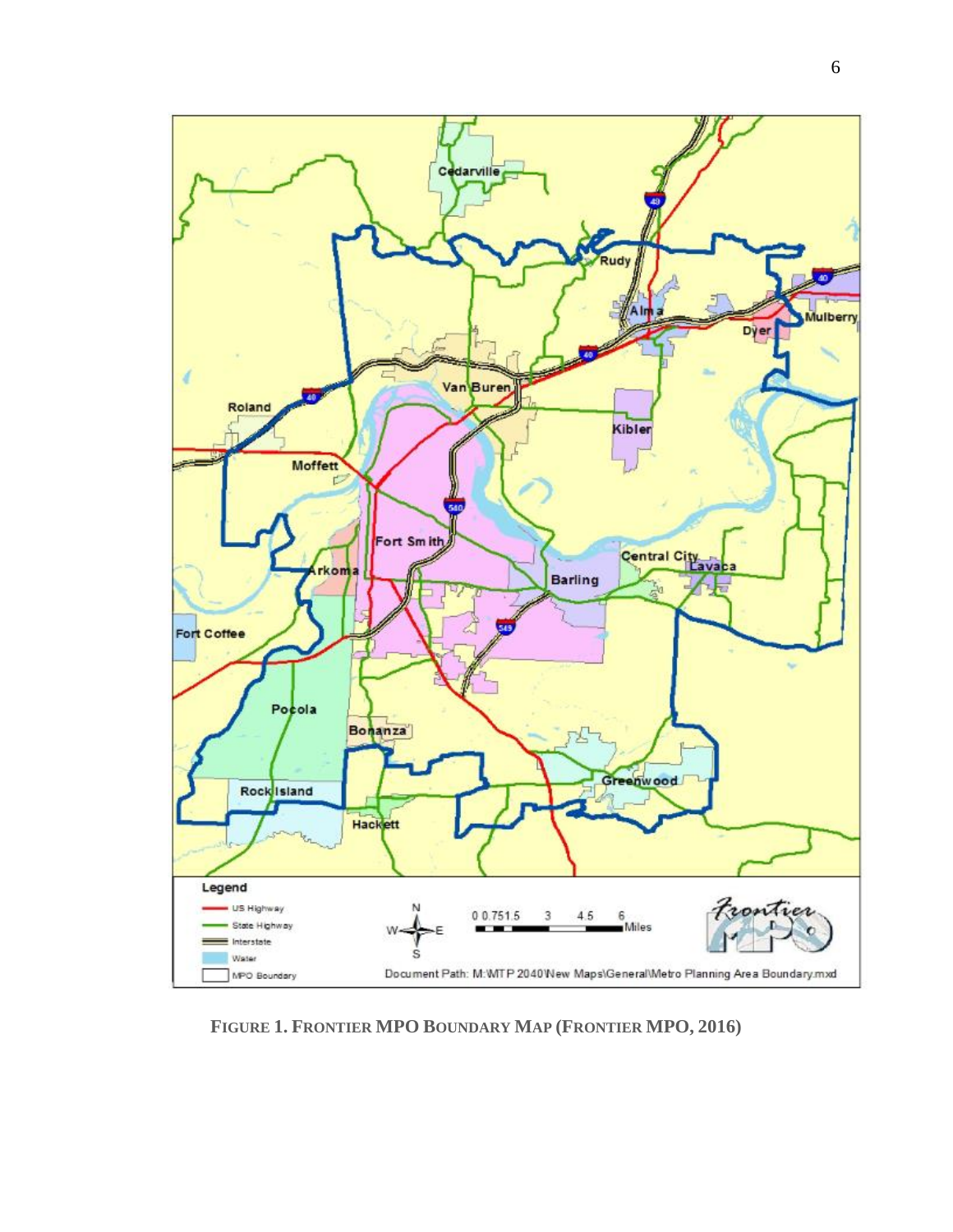

<span id="page-11-0"></span>**FIGURE 2. FORT SMITH, ARKANSAS TRANSIT MAP (FRONTIER MPO, 2016)**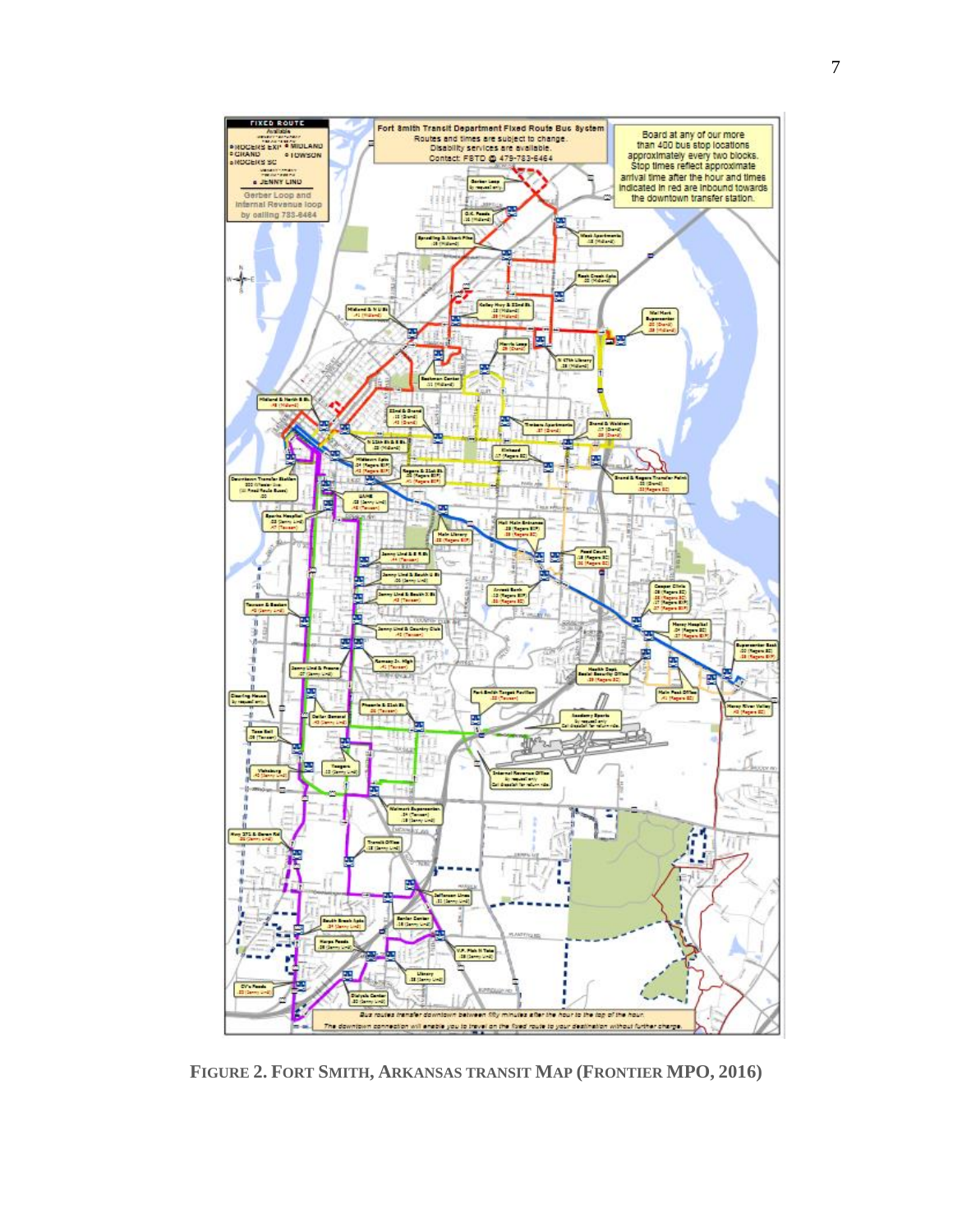

<span id="page-12-0"></span>FIGURE 3. FORT SMITH, ARKANSAS INCOME MAP (CITY-DATA.COM, 2021)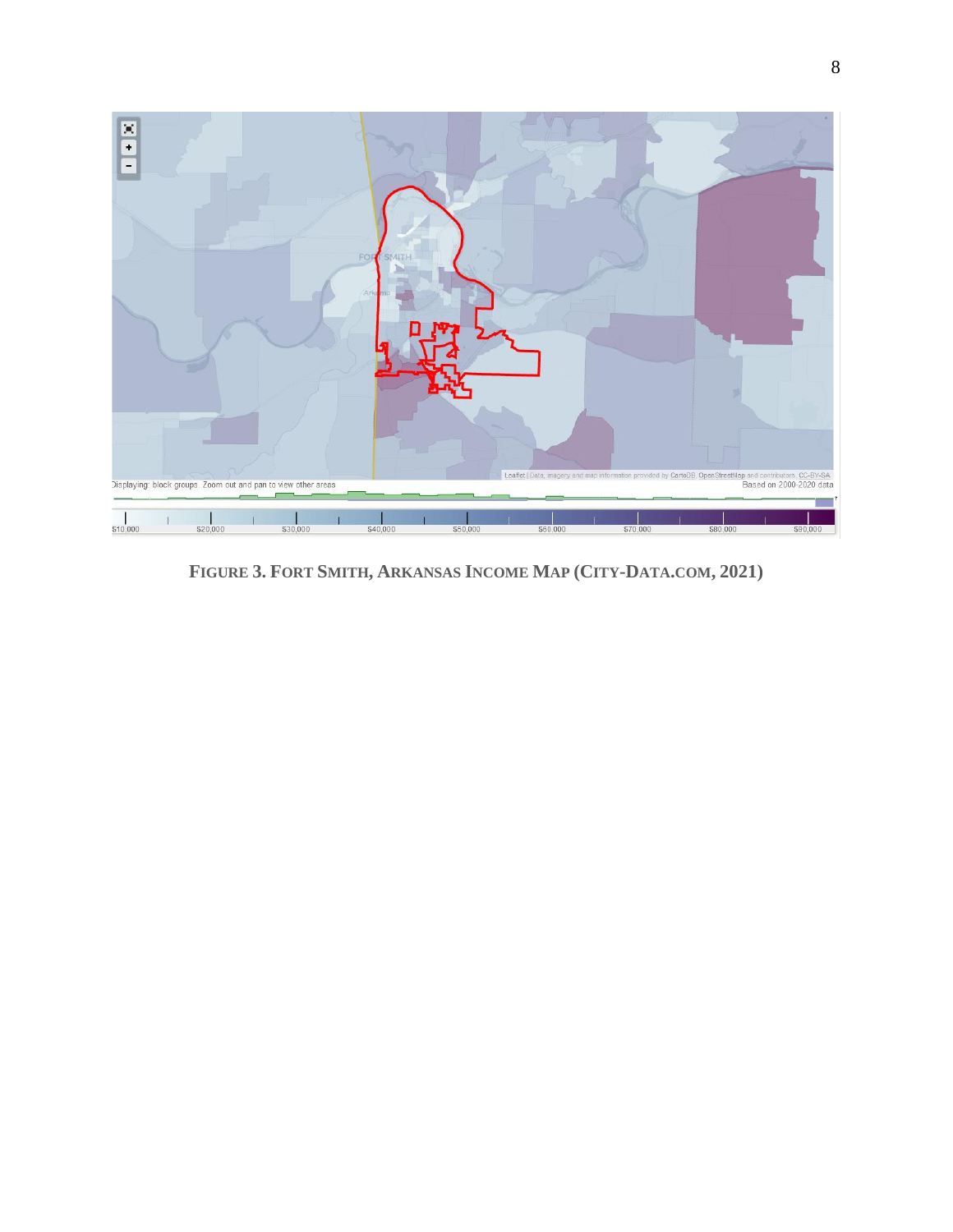|                                           | Population | Percentage |
|-------------------------------------------|------------|------------|
| Race                                      |            |            |
| White                                     | 56,592     | 64.50%     |
| Some Other Race                           | 11,597     | 13.22%     |
| African American                          | 8,333      | 9.50%      |
| Asian                                     | 5,486      | 6.25       |
| <b>Two or More Races</b>                  | 4,662      | 5.31%      |
| American Indian and Alaskan Native        | 1,047      | 1.19%      |
| Native Hawaiian or Other Pacific Islander | 26         | 0.03%      |
| <b>Education Attained</b>                 |            |            |
| Less than 9th Grade                       | 4,680      | 8.11%      |
| 9th to 12th Grade                         | 5,908      | 10.24%     |
| <b>High School Graduate</b>               | 17,219     | 29.86%     |
| Some College                              | 13,233     | 22.94%     |
| <b>Associates Degree</b>                  | 4,045      | 7.01%      |
| <b>Bachelors Degree</b>                   | 8,628      | 14.96%     |
| Graduate Degree                           | 3,961      | 6.87%      |
| <b>Poverty by Race</b>                    |            |            |
| White                                     | 8,711      | 17.10%     |
| Hispanic                                  | 5,212      | 30.74%     |
| Other                                     | 3,331      | 28.83%     |
| <b>Black</b>                              | 2,847      | 34.80%     |
| Multiple                                  | 894        | 19.35%     |
| Asian                                     | 580        | 10.58%     |
| <b>Native</b>                             | 287        | 27.78%     |

<span id="page-13-1"></span>**TABLE 1. FORT SMITH DEMOGRAPHIC DATA (WORLD POPULATION REVIEW, 2021)**

## <span id="page-13-0"></span>*Task 1: Development of a questionnaire*

The questionnaire used for the project was designed with assistance and guidance from Dr. Suman Mitra at the University of Arkansas. The goal for the initial survey was to develop a survey that collected information on Fort Smith's transportation systems, the needs of local users, and their willingness to use shared micromobility. The survey questions were first based off of questions commonly asked in the National Household Travel Survey. These factored commute time, transportation mode, and available vehicles (NHTS, 2020). Demographic data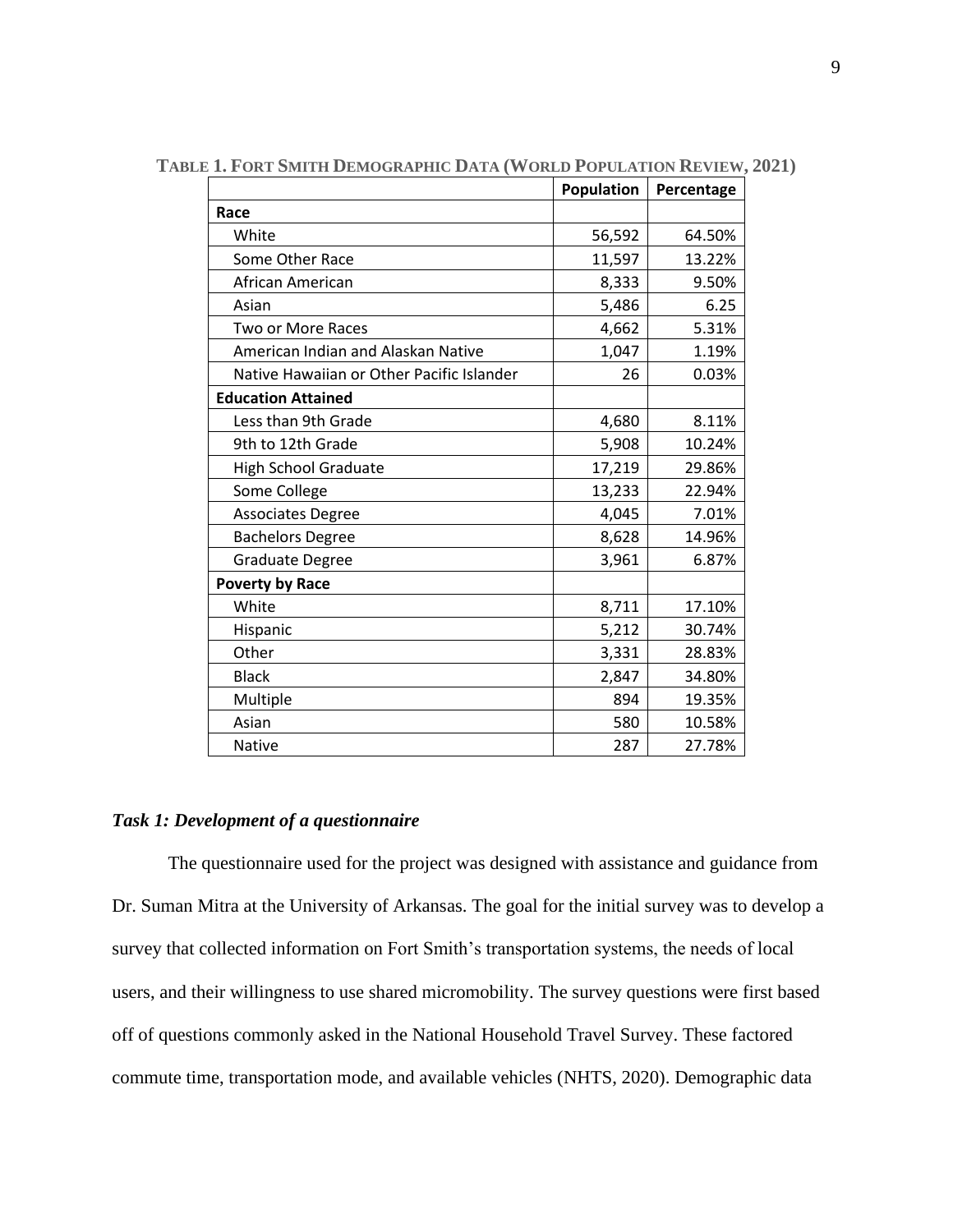such as gender, education, race, etc. was also implemented in the survey. Finally, a few questions were added specifically about micromobility to gauge input. The survey questions are seen below as presented in the printed off version of the survey (Figure 4, Figure 5, and Figure 6). These questions aim to assist companies and municipalities that are beginning the process of implementing shared micromobility of the user base they will see as well as what wants and needs a potential user wishes to see. By being able to link the needs of income, transportation issues, and desires, a more informed business model relating to the needs of low-income users can be developed.

### **Community Transportation Need Assessment Survey**

How do you usually get to work?

- O Personal Car
- O Public Transportation
- O Walk
- O Bicycle
- O Not applicable
- O Other (please specify)

How long does it take you to get to work?

#### O Less than 15 minutes

- O 15 to 30 minutes
- O 30 to 45 minutes
- O Greater than 45 minutes
- O Not applicable

How strongly do you agree or disagree with the following statement?

<span id="page-14-0"></span>

|                                                                | <b>Strongly</b><br><b>Disagree</b> | <b>Disagree</b> | <b>Neither</b><br><b>Disagree</b> | Somewhat Agree nor Somewhat Strongly<br>Agree | <b>Disagree</b> |
|----------------------------------------------------------------|------------------------------------|-----------------|-----------------------------------|-----------------------------------------------|-----------------|
| I face transportation problems<br>getting to places every day. |                                    | ( )             | ( )                               |                                               |                 |

**FIGURE 4. PART 1 OF SURVEY QUESTIONS**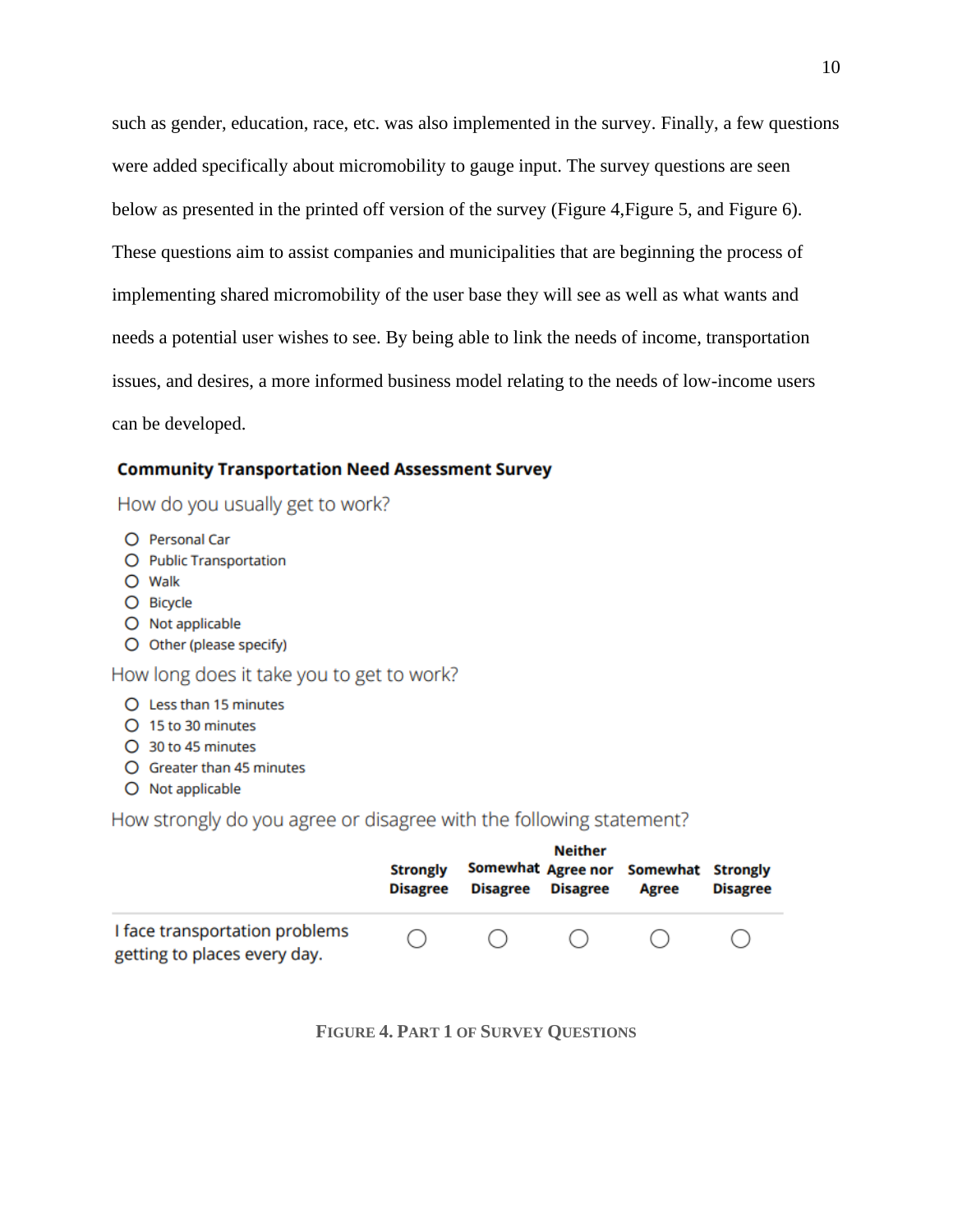What is your biggest problem that you face getting to places every day?

- $\Box$  Lack a car
- $\Box$  Limited public transportation options
- $\Box$  Limited bicycle lanes
- $\Box$  Hazardous roads
- $\Box$  Lack of sidewalks
- $\Box$  Other (please specify)

## How can the city develop a bike programs in your city that addresses your transportation problem?

- O Create new bike lanes
- O Increase number of bikes
- O Protect cyclists on busy streets
- O Increase safe parking options/ensure bike won't get stolen
- O Provide bicycles on public transport stops
- O Other (please specify)

How interested would you be using bicycles to get to work in a city-wide bicycle sharing program?

- O Very interested
- O Moderately interested
- O Slightly interested
- $O$  Not at all interested

## What is your zip code?

What is your age?

- O Under 18
- $O$  18-25
- $O$  26-35
- $O$  36-45
- $O$  46-55
- $O$  56-65
- $O$  66-75
- O Over 75
- O I prefer not to answer

What is your race/ethnicity?

- $\Box$  White
- □ Black or African-American
- Hispanic, Latino, or Spanish
- $\Box$  Asian
- American Indian or Alaska Native
- □ Native Hawaiian or Other Pacific Islander
- $\Box$  Other
- <span id="page-15-0"></span> $\Box$  I prefer not to answer

## **FIGURE 5. PART 2 OF SURVEY QUESTIONS**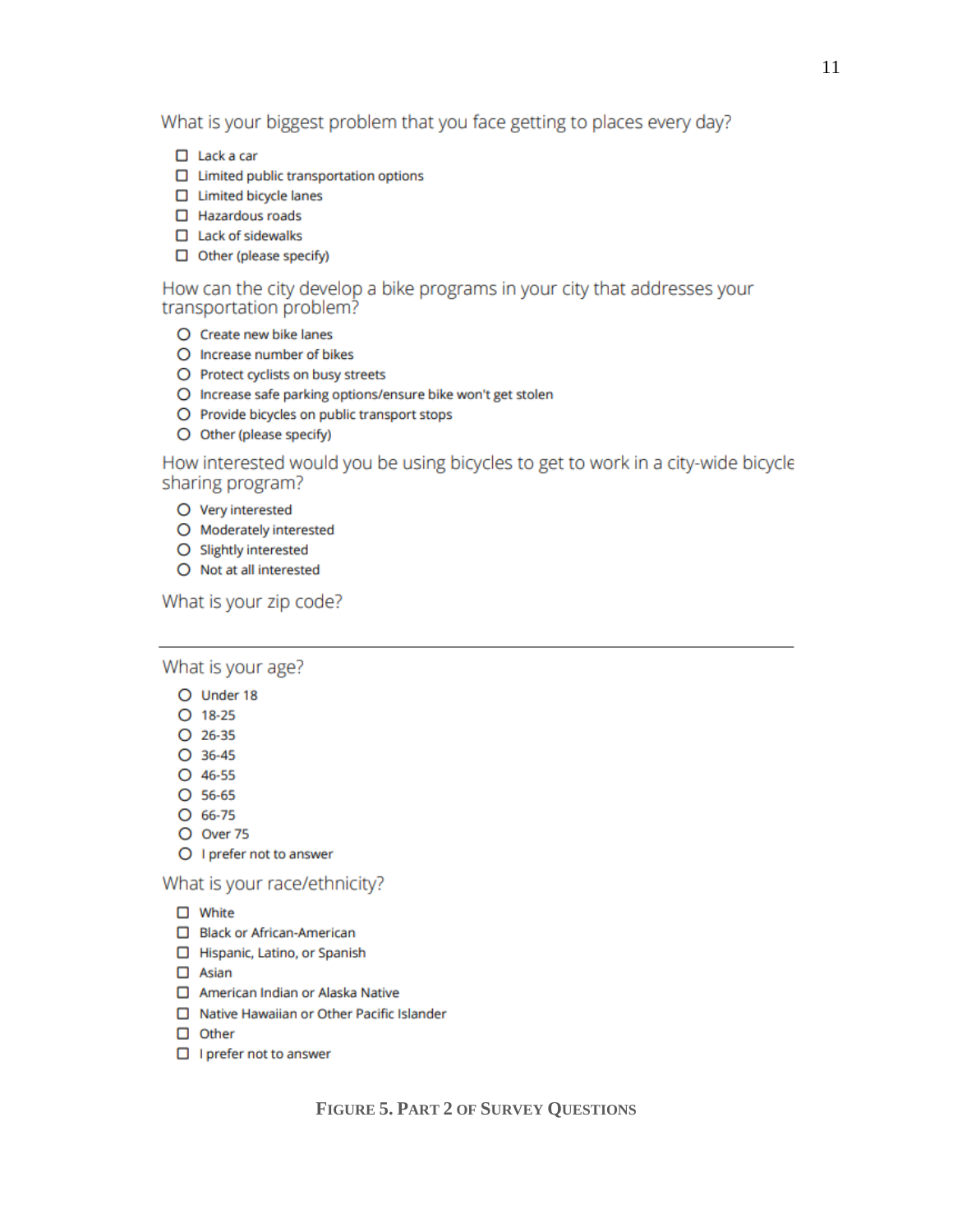### What is your gender?

- $O$  Male
- O Female
- O Transgender
- O Do not identify as male, female, or transgender
- O I prefer not to answer

#### What is your approximate annual household income, before taxes?

- $O < $20,000$
- O \$20,000-\$34,999
- \$35,000-\$49,999
- \$50,000-\$74,999
- O \$75,000-\$99,999
- \$100,000 or more
- O I prefer not to answer

## What is your highest formal education level?

- O No high school diploma/GED
- O High School/GED
- O Some College
- O Associate's Degree
- O Bachelor's Degree
- O Graduate or Professional Degree
- O I prefer not to answer

#### Name

Email

Address

## **FIGURE 6. PART 3 OF SURVEY QUESTIONS**

#### <span id="page-16-1"></span><span id="page-16-0"></span>Task 2: Design of a survey

The survey was designed to be accessible online as well as a paper form. Due to the

COVID-19 pandemic which ravaged the United States, it was necessary to make a safe way for

users to fill out the survey without having to use shared materials such as pens, papers, etc. One

benefit of online surveys is their ability to reach a wide audience. As of April 2021, Frontier

MPO had 349 followers on Facebook (Facebook, 2021). This means that all 349 followers had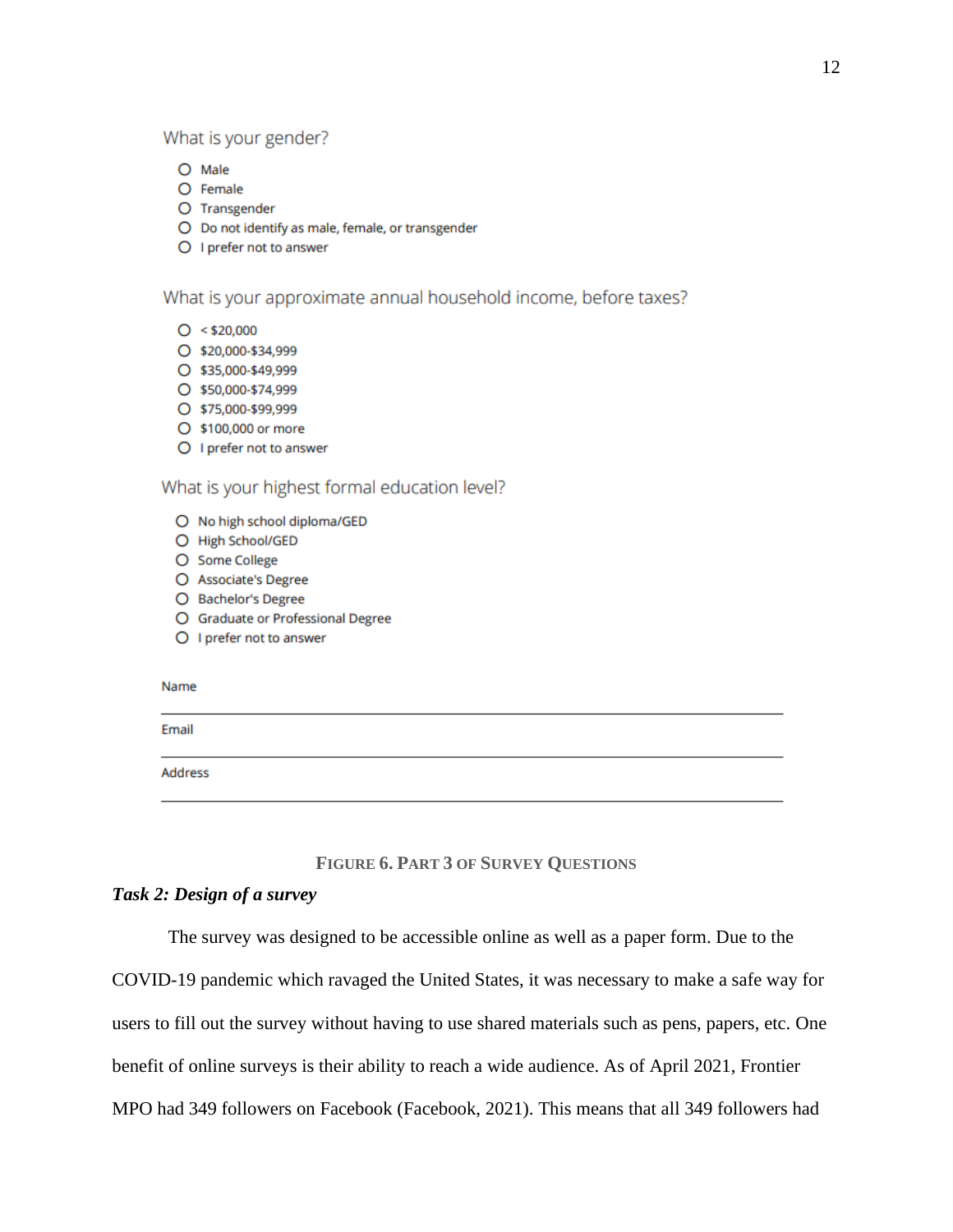instant access to the survey on March  $30<sup>th</sup>$ , the day the survey was published. One user also shared the survey to his feed, widening the reach of the survey. Another benefit of online surveys is time saved as the survey software, in this case PublicInput, automatically compiles all results with accuracy. However, there are downsides to online surveys. In work done with the U.S. Department of Health and Human Services, it was found that "more than one in six people in poverty have no internet access" (Swenson, 2020). This means that approximately 17 percent of the low-income population in the United States does not have access to the means to fill out an online survey, which causes obvious issues for a survey directed at understanding the views of low-income residents of Fort Smith. Online surveys were used during the Flint Water Crisis to gauge low-income views; yet, a smaller proportion of Hispanic and other minority populations responded to the survey showing a "digital divide" (Ford, 2020). This further highlights that in low-income areas a true and full sample of the population may not be reached by use of an online survey. Thus, the survey was also distributed in paper format through Frontier MPO.

#### <span id="page-17-0"></span>*Task 3: Selection of sample frame*

The SMILIES team, along with Frontier MPO, assisted in the distribution of the survey. As previously mentioned, Frontier MPO published the survey on its website and Facebook page. Frontier MPO also worked with local homeless and aid shelters to encourage participation or hand out physical copies of the survey. It can be expected that online surveys have a response rate of approximately 33%; essentially, a third of those who see the survey will take the time to fill out the survey (McMaster, 2017). These numbers are expected for the online survey that was implemented on March 30, 2021.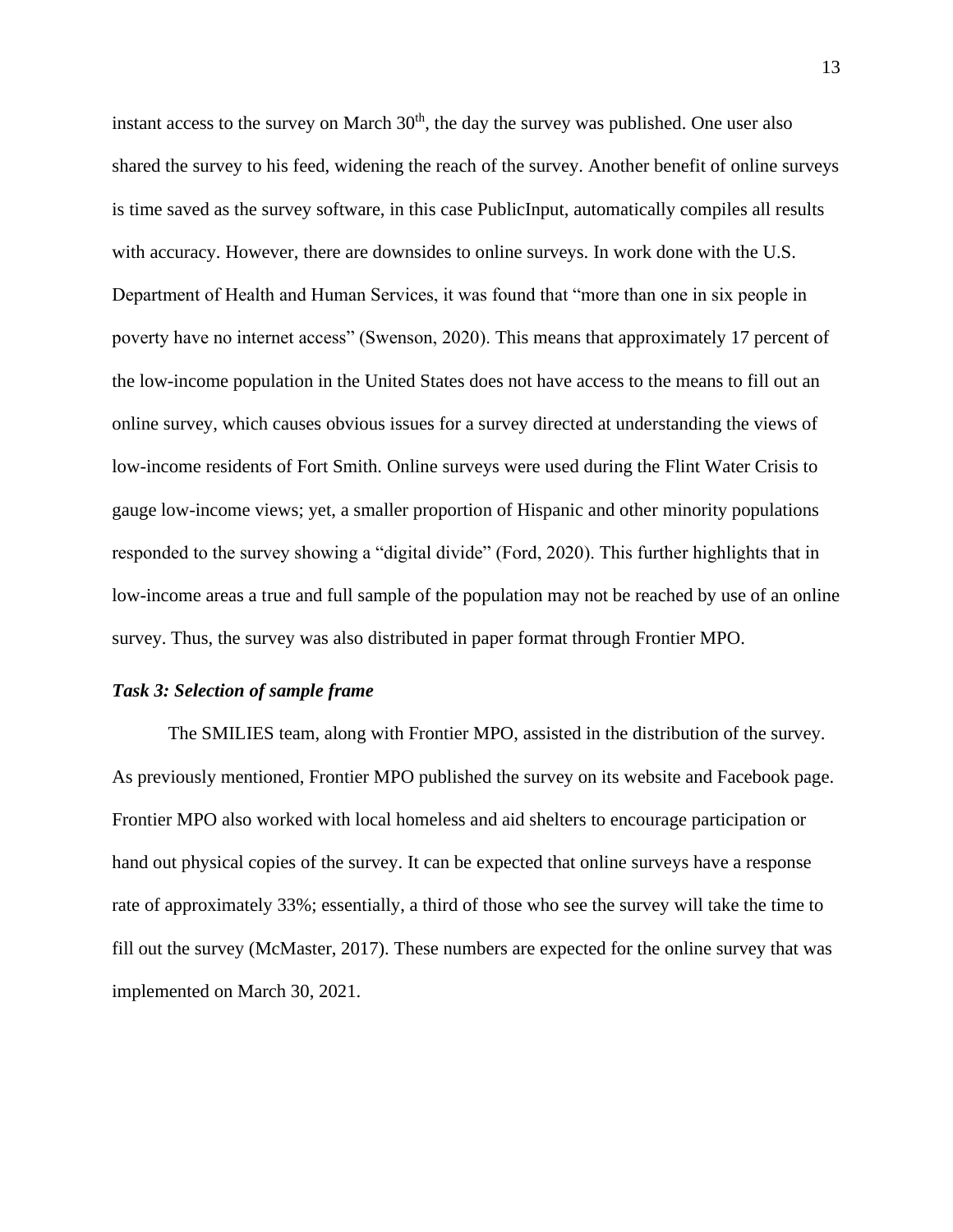## <span id="page-18-0"></span>*Task 4: Survey implementation*

The survey was published and sent to local organizations through Frontier MPO on March 30<sup>th</sup>, 2021. Although the survey is still open, as of April 26, 2021, the survey had 73 respondents answer every question except for the zip code question (which only had 59 responses). This may be because the zip code question required users to type in a value compared to selecting a bubble. The physical copies of the survey have yet to be collected.

If results from this survey do not provide adequate data, a second survey may need to be created to better understand the views of low-income populations in Fort Smith, Arkansas.

## <span id="page-18-1"></span>**Research Timeline**

<span id="page-18-2"></span>

|                                           | LADLE 4. LIMELINE FOR UNEATION OF THESIS |
|-------------------------------------------|------------------------------------------|
| <b>Begin Survey Questions (Completed)</b> | January 2021                             |
| Survey Distributed (Completed)            | March 2021                               |
| <b>Collect Survey Results</b>             | May 2021                                 |
| <b>Analyze Survey Results</b>             | June $-$ August 2021                     |
| Determine if Second Survey Needed         | September 2021                           |
| Distribute Second Survey                  | September 2021                           |
| Develop Thesis Committee                  | October 2021                             |
| Turn in 60% Draft                         | October 2021                             |
| Analyze Second Survey (if needed)         | October 2021                             |
| Turn in 90% Draft                         | December 2021                            |
| Turn in Final Draft                       | Spring 2022                              |
| <b>Thesis Defense</b>                     | Spring 2022                              |

**TABLE 2. TIMELINE FOR CREATION OF THESIS**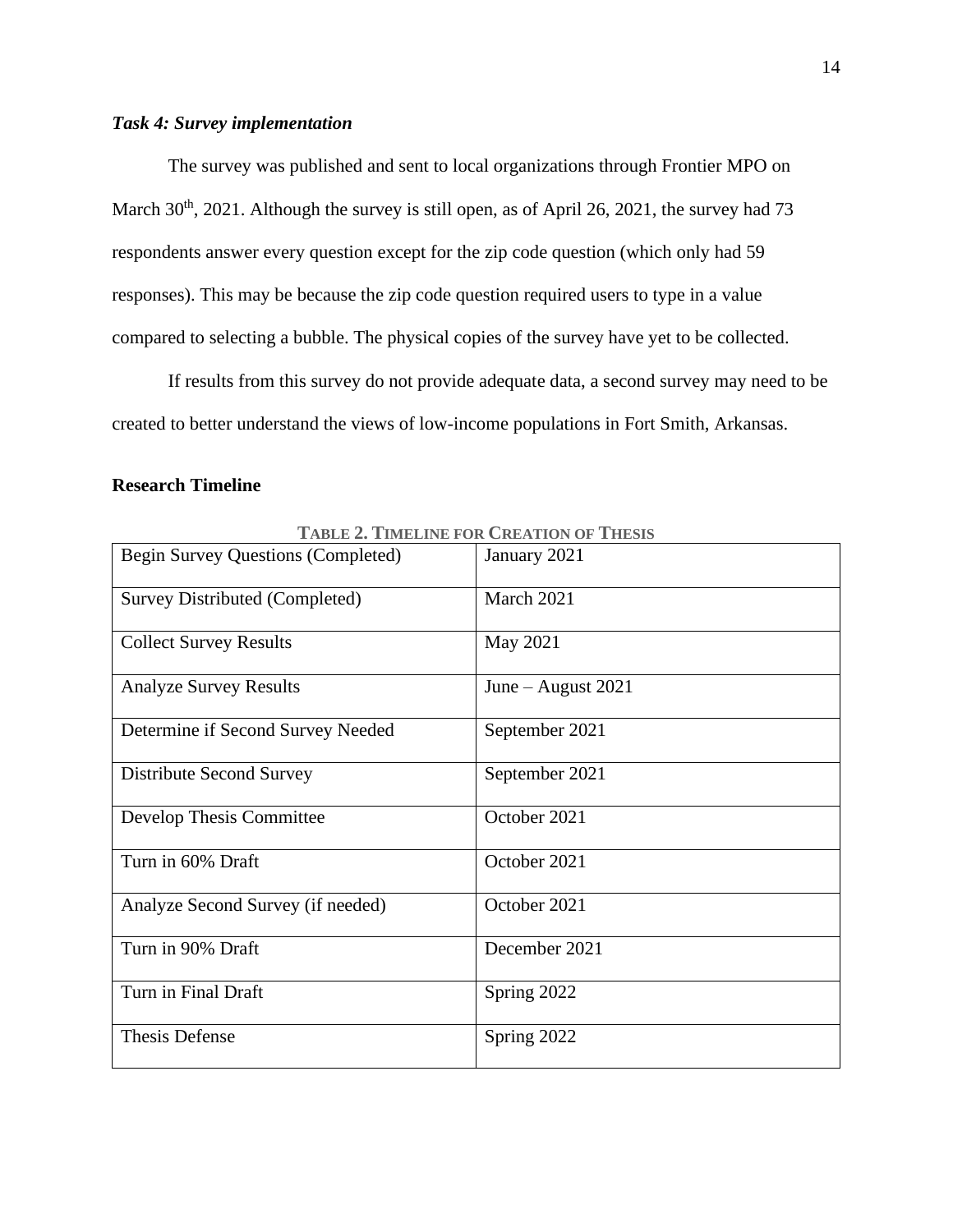## <span id="page-19-0"></span>**Survey Results**

#### <span id="page-19-1"></span>*Sample Size Results from the Survey*

The survey failed to poll an adequate sample size for the Fort Smith Metropolitan Statistical Area. An appropriate conservative sample size for the population of Fort Smith is 380 persons surveyed (Taherdoost, 2018). The survey conducted in this paper only garnered 85 responses, well below the required count. While the COVID-19 pandemic was taking place during the time of surveying, the pandemic cannot be used as a bypass for not collecting sufficient data.

In future surveys, better steps need to be taken to ensure the survey is able to be adequately used for analysis. Text messaging responses to the survey made up 7.05% of the responses to the survey, yet out of these six responses, not a single survey was fully completed. There were no reports of a technical error with the text messaging form of the survey. Additionally, at minimum four responses to the survey came from outside of the Fort Smith area according to the location data from the survey. While these responses still can provide helpful data, they cannot be assumed to be representative of the Fort Smith Metropolitan Area. Another potential issue in the survey results is that there was no way to identify if someone took a survey multiple times. While no data was an exact match across every survey, it is possible for someone to have taken a paper and web survey.

The survey was successful in obtaining results from members of the community who live low-income lifestyles which was the target audience. 43.75% of respondents earn less than \$20,000 a year, and a total of 62.50% of respondents earn less than \$35,000 a year.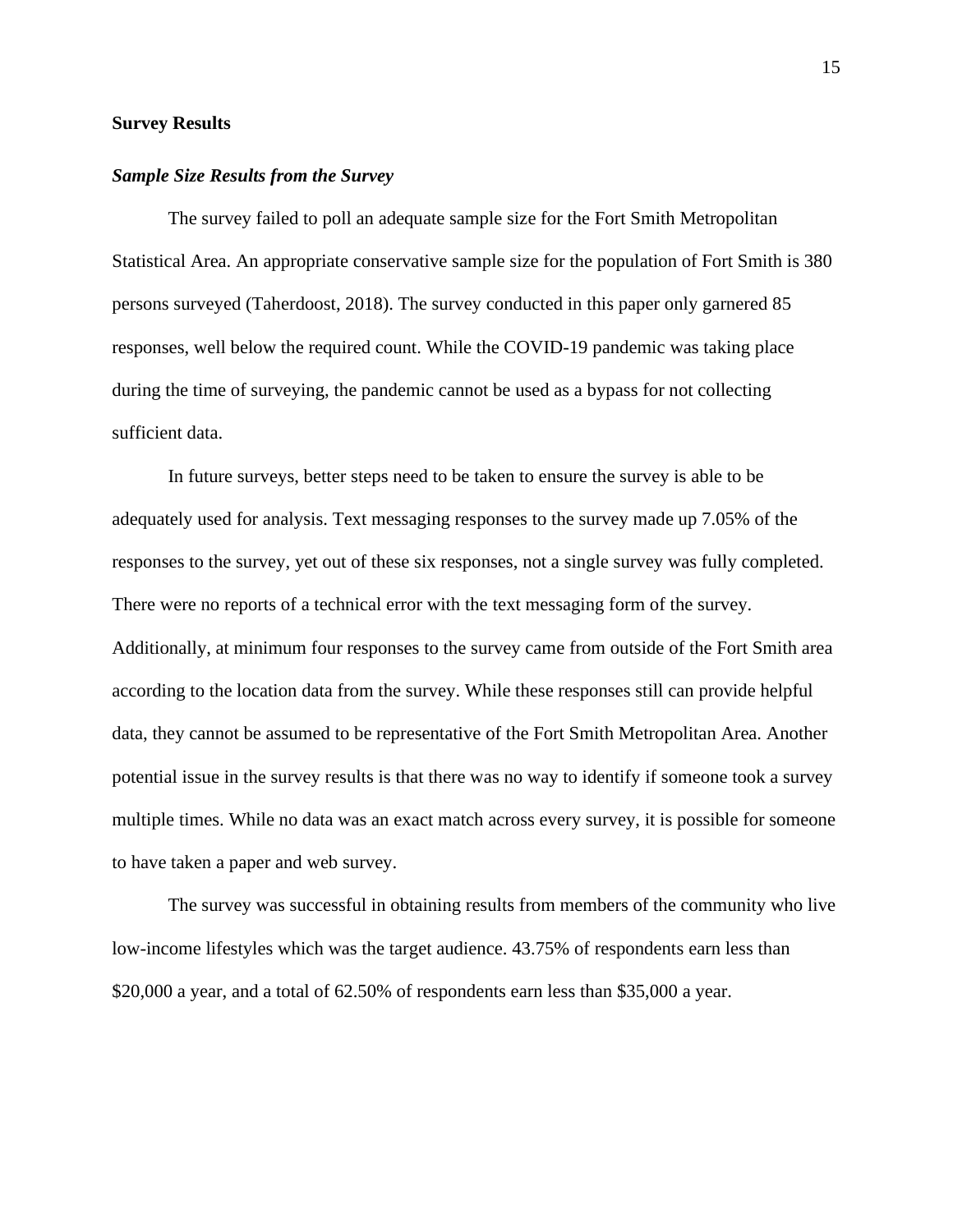## <span id="page-20-0"></span>*Modes of Transportation to Work*

While the survey was not successful in establishing an ample sample size, it did offer some insights into the wants of low-income residents of Fort Smith. [Figure 7,](#page-21-1) below, shows a graphical representation of the responses to the survey concerning the modes respondents use to get to work. The responses show more variability in the lower income tiers. Of the five responses to the question labeled as "other," four were related to carpooling and one was related to a taxi company in Fort Smith, Arkansas.

Of the 35 respondents who noted that their income was less than \$20,000, the amount who do not use their own personal car to get to work is 77.14%. Additionally, as income levels increase the amount of personal car usage increases as well. 86.67% of respondents who reported making over \$35,000 a year use their own vehicle.

While bicycling to work may only be the mode of transportation to work for 2.5% of all respondents, all of these respondents were in the lower income brackets. An additional 16.25% of survey-takers reported walking to work. All 12 respondents (14.12% of the total) who reported using public transportation to get to work made less than \$35,000 in annual income.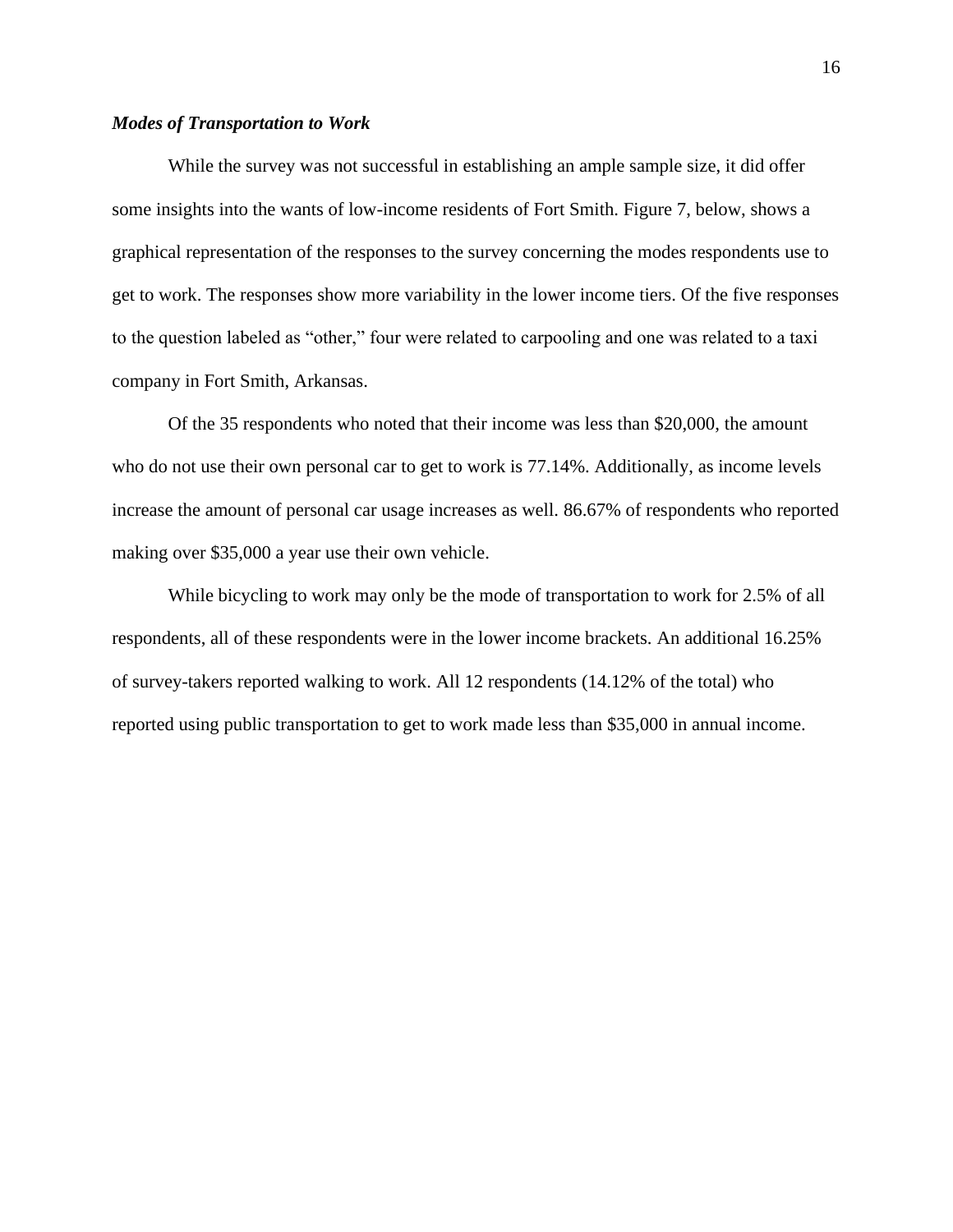

**FIGURE 7. TRANSPORTATION MODES USED BY EACH INCOME BRACKET**

#### <span id="page-21-1"></span><span id="page-21-0"></span>*Transit Related Issues*

[Figure 8](#page-22-0) and [Figure 9](#page-22-1) demonstrate the percentages of respondents who feel that they face transportation issues. Red was chosen in these figures to display issues or frustration with transportation; conversely, green was chosen to display increasing levels of ease. 52% of those who partook in the survey feel that they face at least some issues getting places in the area.

When analyzing the results with respect to annual income, lower income tiers showed a higher percentage of issues relating to their commutes. 62.86% of those making less than \$20,000 annually face issues. Additionally, 2/3 of respondents making between \$20,000 and \$34,999 also reported troubles. It should be noted, however that every income bracket, but one (\$50,000 - \$74,999) had some respondents that were unpleased with their daily commute. This could suggest that transportation is struggling as a whole in the Fort Smith metropolitan area.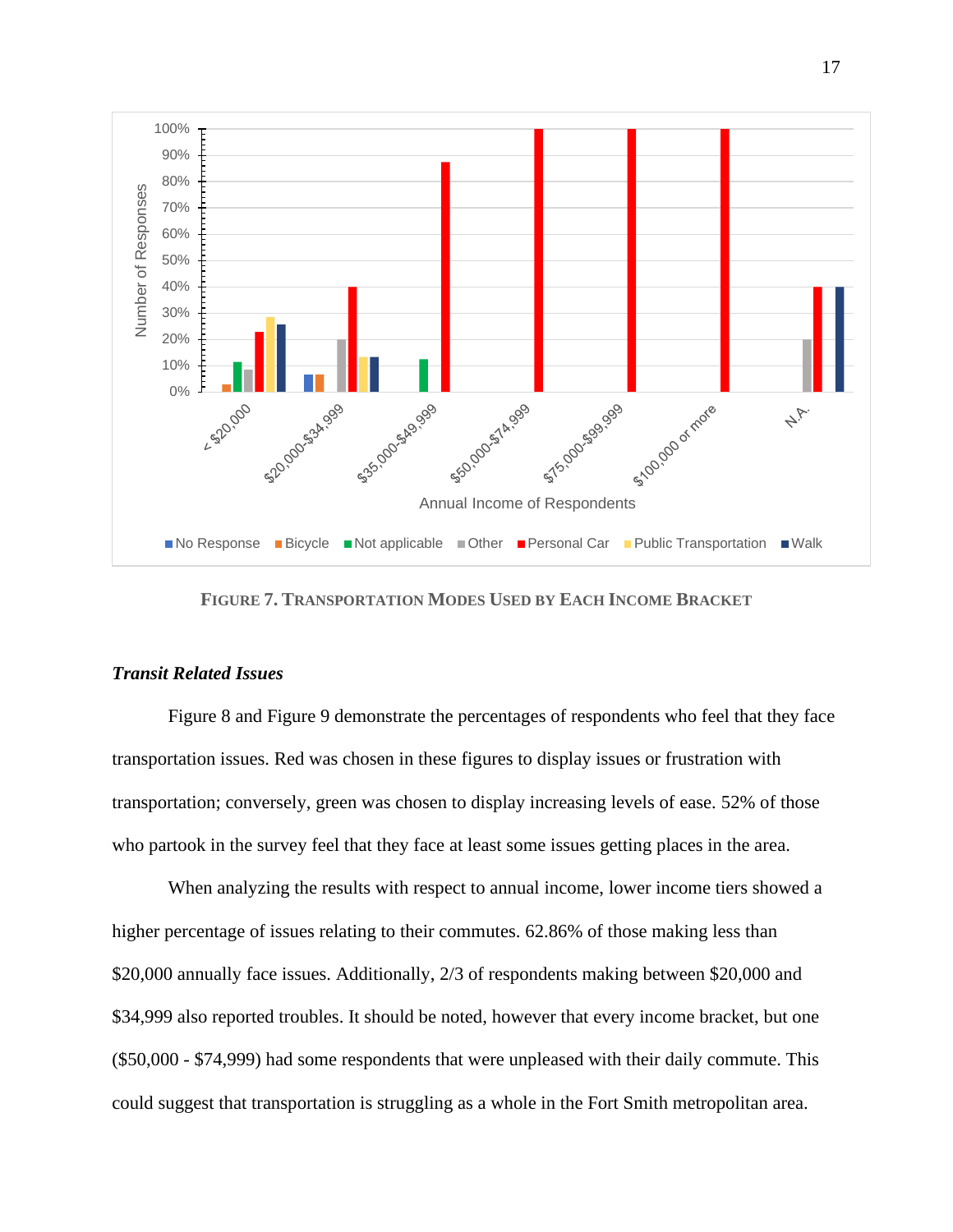

**FIGURE 8. PERCENTAGE OF RESPONSES RELATING TO TRANSPORTATION ISSUES**

<span id="page-22-0"></span>

<span id="page-22-1"></span>**FIGURE 9. TRANSPORTATION RELATED ISSUES BY INCOME TIER**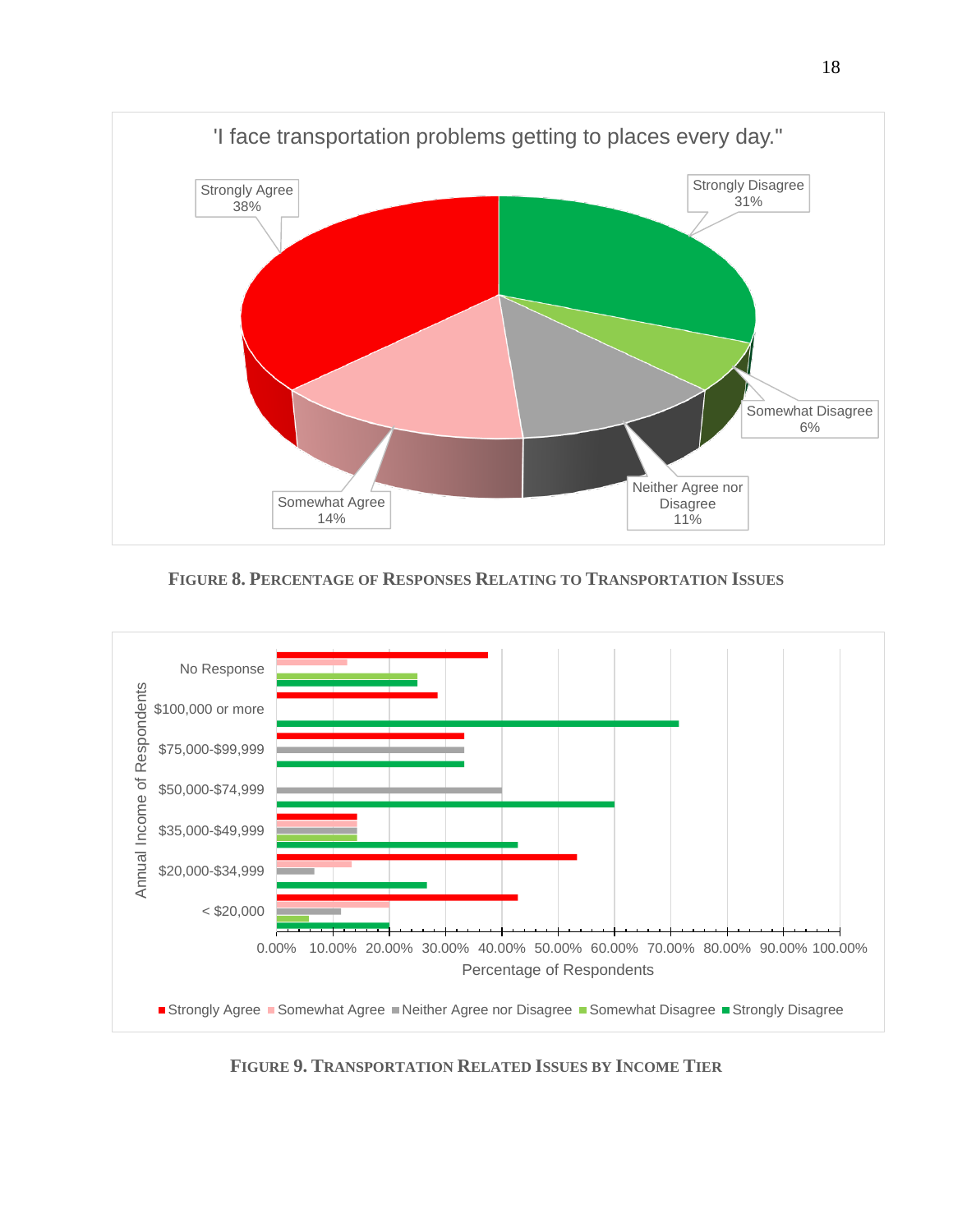

**FIGURE 10. FREQUENCY OF SPECIFIC TRANSPORTATION ISSUES**

<span id="page-23-1"></span>[Figure 10](#page-23-1) (above) shows the frequency of the issues reported in the survey. While the top two options were related to access transportation, it's interesting to note the next three most common issues could directly be related to micromobility. Many respondents feel as though when they are not in a vehicle, it is unsafe to commute as evidenced by responses relating to "hazardous roads," "lack of sidewalks," and "limited bicycle lanes." If micromobility is to be implemented in Fort Smith, there needs to be a way to make users feel as though it truly is an option.

### <span id="page-23-0"></span>*Interest in Shared Micromobility*

Of the 39 respondents who reported issues in their daily commute to work, 34 noted having at least some level of interest in micromobility programs. Those who have issues in their daily commute to-and-from work have an increased level of interest in micromobility as seen in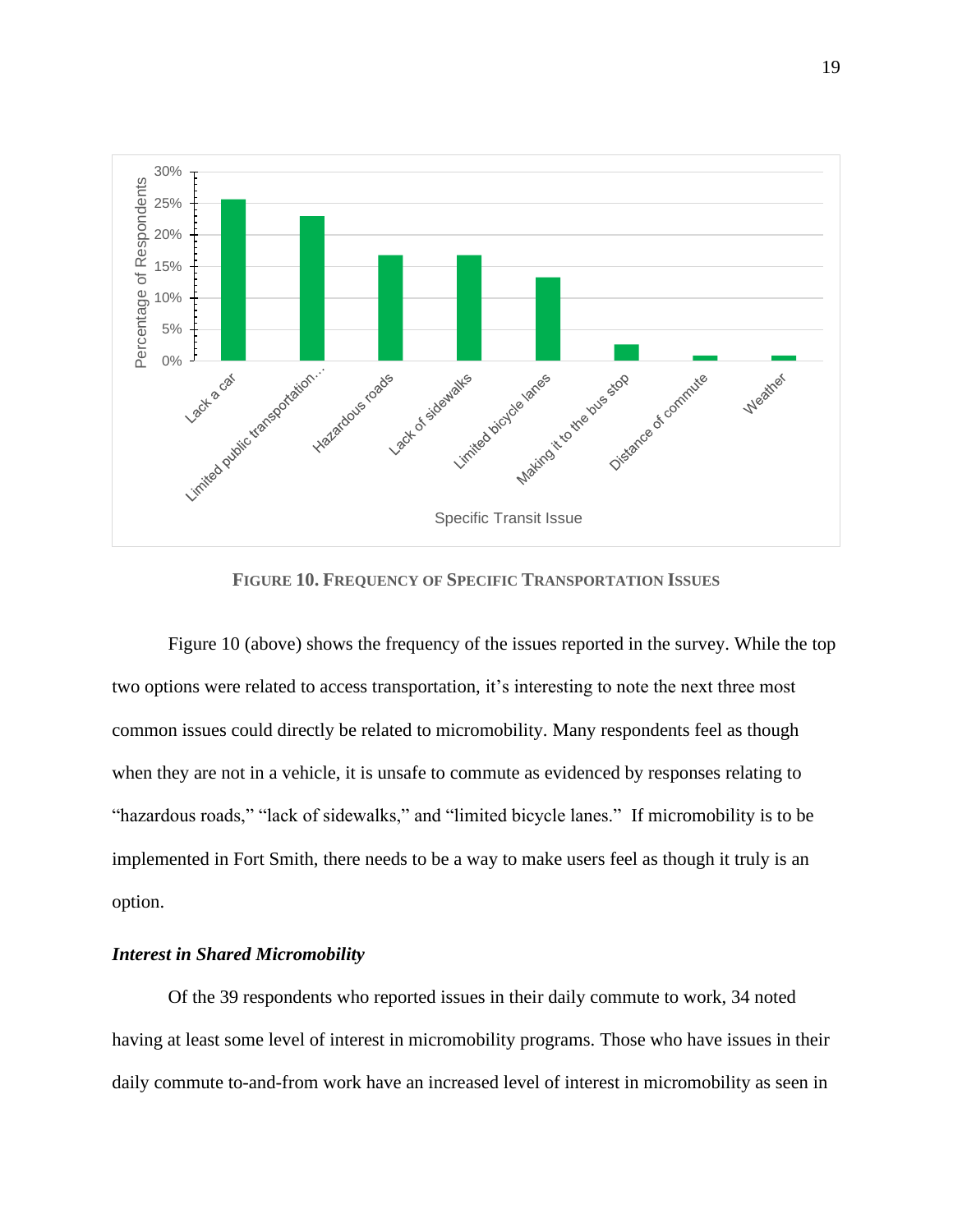[Figure 11.](#page-24-0) Additionally, the level of interest actually increases as income levels decrease. This information can be seen in [Figure 12](#page-25-0) and [Table 3.](#page-26-0) If this trend holds true in a more effective survey, there is evidence that low-income communities would participate in a bike-sharing program. This data shows that in low-income communities throughout the Fort Smith area, micromobility would be likely to be utilized.

This implementation would most likely have success in the form of providing users a first and last mile option in their daily commute. Walkers and public transit users would benefit as it would allow them to decrease travel time in their daily commute. Under this model, e-scooters could be used to get one from their house to the bus stop or from the bus stop to work more quickly by eliminating time walking to and from their origin/destination.



<span id="page-24-0"></span>**FIGURE 11. INTEREST IN MICROMOBILITY COMPARED TO TRANSPORTATION ISSUES**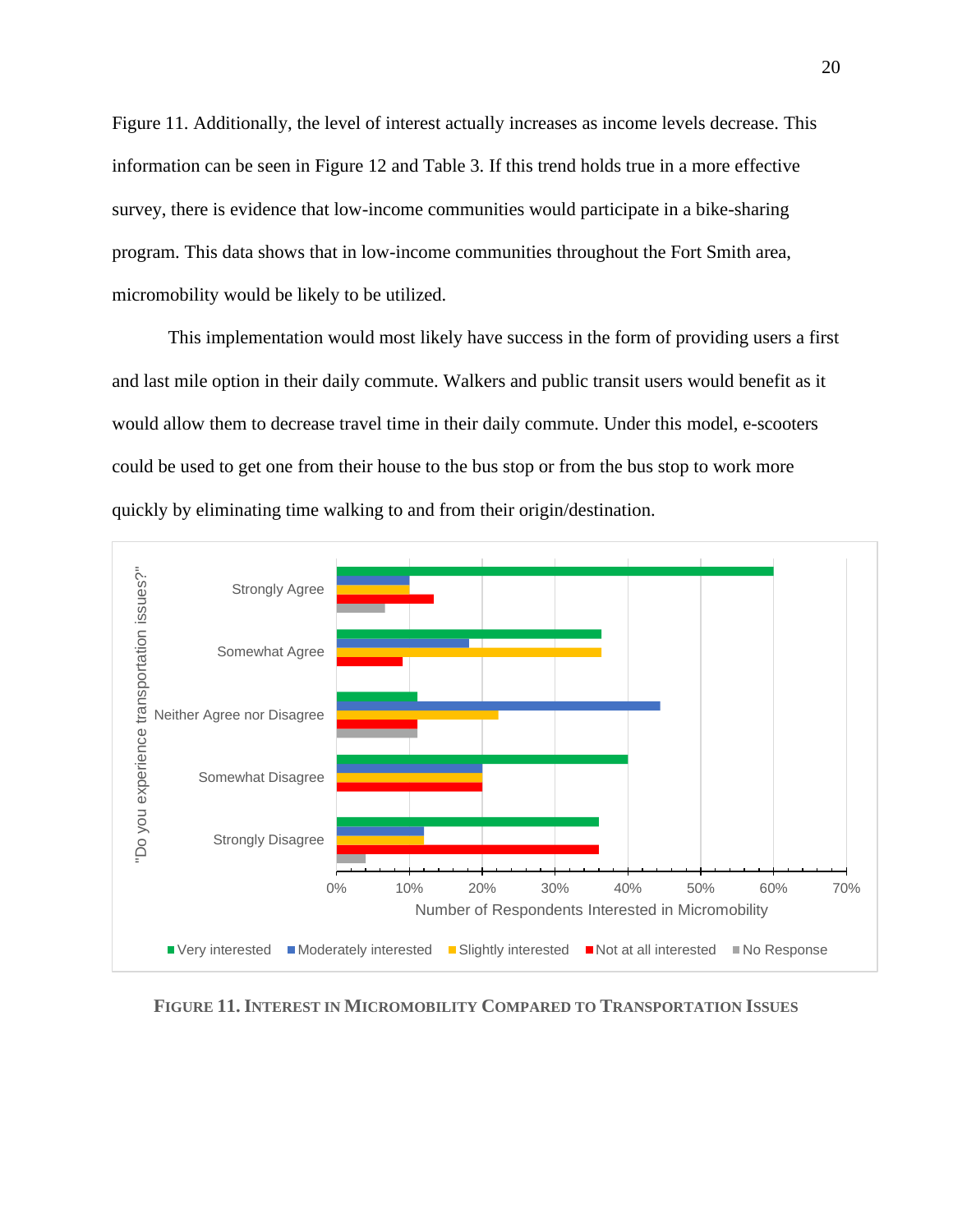

<span id="page-25-0"></span>**FIGURE 12. INTEREST IN MICROMOBILITY COMPARED TO INCOME LEVELS**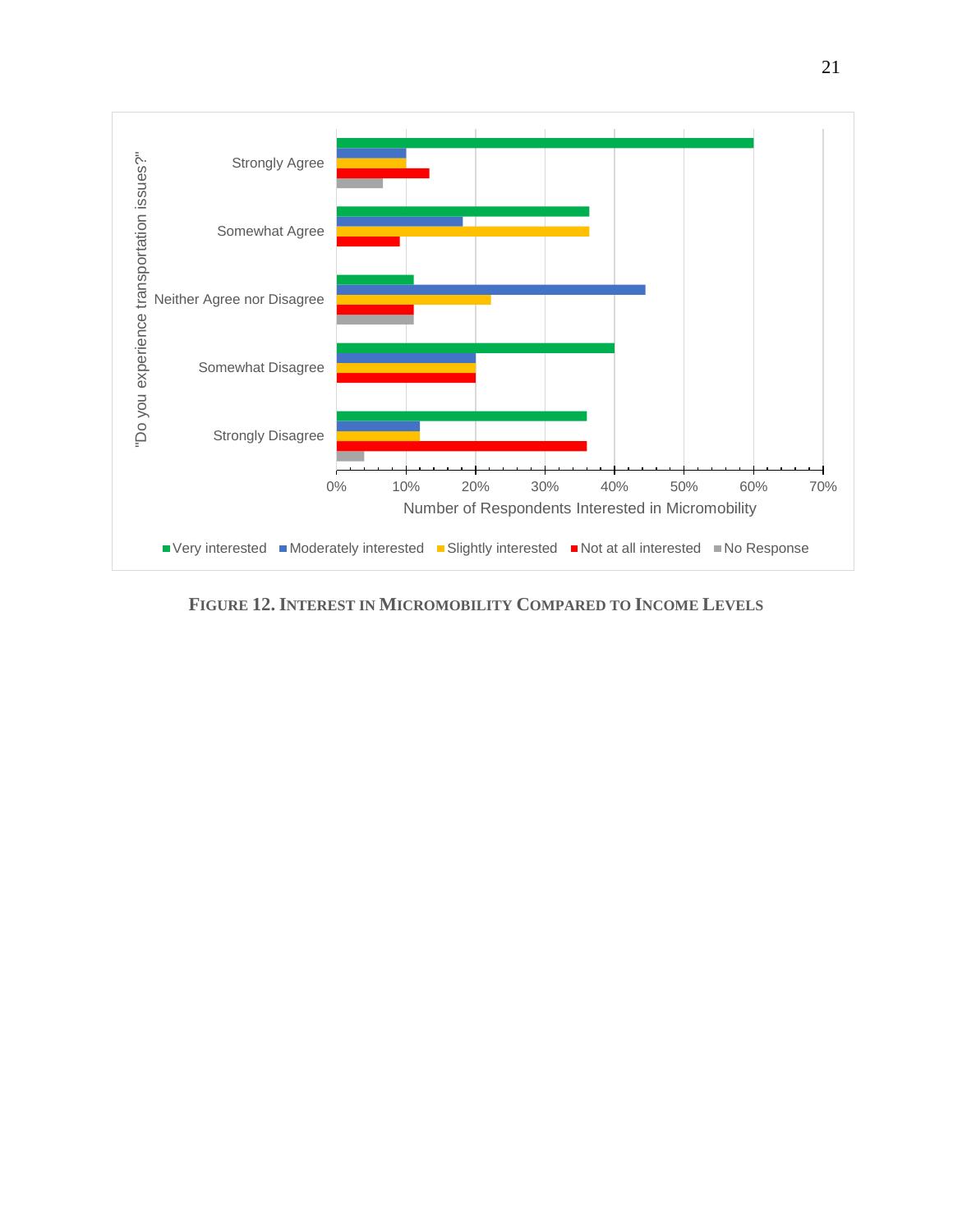| <b>Transit Problem Getting to</b> | <b>Annual Income</b>   | <u>I ABLE 3. SUMMARY OF I RANSIT PROBLEMS, INCOME, AND BIKE SHARE INTEREST</u><br><b>Interest in Bike Sharing</b> |                |                                                                                             |                |                |
|-----------------------------------|------------------------|-------------------------------------------------------------------------------------------------------------------|----------------|---------------------------------------------------------------------------------------------|----------------|----------------|
| <b>Work</b>                       |                        |                                                                                                                   |                | Not at all interested Slightly interested Moderately interested Very interested Grand Total |                |                |
| No Response                       |                        |                                                                                                                   |                |                                                                                             |                |                |
|                                   | \$35,000-\$49,999      |                                                                                                                   |                | $\mathbf{1}$                                                                                |                |                |
|                                   | \$75,000-\$99,999      |                                                                                                                   |                | $\mathbf{1}$                                                                                |                |                |
|                                   | \$100,000 or more      | $\mathbf 1$                                                                                                       |                |                                                                                             |                |                |
| Total                             |                        | $\mathbf{1}$                                                                                                      |                | $\overline{2}$                                                                              | $\mathbf{1}$   |                |
| <b>Strongly Disagree</b>          |                        |                                                                                                                   |                |                                                                                             |                |                |
|                                   | < \$20,000             | $\mathbf{1}$                                                                                                      |                | $\overline{2}$                                                                              | Δ              |                |
|                                   | \$20,000-\$34,999      | $\overline{2}$                                                                                                    | $\mathbf{1}$   |                                                                                             | $\mathbf{1}$   |                |
|                                   | \$35,000-\$49,999      | $\mathbf 1$                                                                                                       |                | $\mathbf{1}$                                                                                |                |                |
|                                   | \$50,000-\$74,999      | $\overline{1}$                                                                                                    | $\mathbf{1}$   |                                                                                             | $\mathbf{1}$   | 3              |
|                                   | \$75,000-\$99,999      |                                                                                                                   |                |                                                                                             | $\mathbf{1}$   |                |
|                                   | \$100,000 or more      | $\overline{4}$                                                                                                    | $\mathbf{1}$   |                                                                                             |                | 5              |
|                                   | I prefer not to answer |                                                                                                                   |                |                                                                                             | $\mathbf{1}$   |                |
| <b>Strongly Disagree Total</b>    |                        | 9                                                                                                                 | 3              | 3                                                                                           | 9              | 24             |
| Somewhat Disagree                 | No Response            | $\mathbf{1}$                                                                                                      |                |                                                                                             |                | 1              |
|                                   | $<$ \$20,000           |                                                                                                                   |                | $\mathbf{1}$                                                                                | $\mathbf{1}$   | 2              |
|                                   | \$35,000-\$49,999      |                                                                                                                   | $\mathbf{1}$   |                                                                                             |                |                |
|                                   | prefer not to answer   |                                                                                                                   |                |                                                                                             | $\mathbf{1}$   |                |
| Somewhat Disagree Total           |                        | $\mathbf 1$                                                                                                       | $\mathbf{1}$   | $\mathbf{1}$                                                                                | $\overline{2}$ | 5              |
| Neither Agree nor Disagree        | $<$ \$20,000           |                                                                                                                   | $\mathbf{1}$   | $\overline{2}$                                                                              | $\mathbf{1}$   |                |
|                                   | \$20,000-\$34,999      |                                                                                                                   | $\mathbf{1}$   |                                                                                             |                |                |
|                                   | \$35,000-\$49,999      |                                                                                                                   |                | $\overline{1}$                                                                              |                |                |
|                                   | \$50,000-\$74,999      | $\mathbf{1}$                                                                                                      |                |                                                                                             |                |                |
|                                   | \$75,000-\$99,999      |                                                                                                                   |                | 1                                                                                           |                |                |
| Neither Agree nor Disagree Total  |                        | $\mathbf{1}$                                                                                                      | $\overline{2}$ | 4                                                                                           | $\mathbf{1}$   | 8              |
| Somewhat Agree                    | $<$ \$20,000           | $\mathbf{1}$                                                                                                      | 3              | $\mathbf{1}$                                                                                | $\overline{2}$ | 7              |
|                                   | \$20,000-\$34,999      |                                                                                                                   |                | $\mathbf{1}$                                                                                | $\mathbf{1}$   | $\overline{2}$ |
|                                   | \$35,000-\$49,999      |                                                                                                                   | $\mathbf{1}$   |                                                                                             |                | 1              |
|                                   | prefer not to answer   |                                                                                                                   |                |                                                                                             | $\mathbf{1}$   | $\mathbf{1}$   |
| Somewhat Agree Total              |                        | $\mathbf{1}$                                                                                                      | 4              | $\overline{2}$                                                                              | $\overline{4}$ | 11             |
| <b>Strongly Agree</b>             |                        |                                                                                                                   |                |                                                                                             |                |                |
|                                   | $<$ \$20,000           |                                                                                                                   | $\overline{2}$ | 3                                                                                           | 9              | 14             |
|                                   | \$20,000-\$34,999      | $\mathbf{1}$                                                                                                      |                |                                                                                             | 7              | 8              |
|                                   | \$35,000-\$49,999      |                                                                                                                   |                |                                                                                             | $\mathbf{1}$   | 1              |
|                                   | \$75,000-\$99,999      |                                                                                                                   | $\mathbf{1}$   |                                                                                             |                |                |
|                                   | \$100,000 or more      | $\overline{2}$                                                                                                    |                |                                                                                             |                | $\overline{2}$ |
|                                   | I prefer not to answer | $\mathbf{1}$                                                                                                      |                |                                                                                             | $\mathbf{1}$   |                |
| <b>Strongly Agree Total</b>       |                        | $\overline{4}$                                                                                                    | 3              | 3                                                                                           | 18             | 28             |
| <b>Grand Total</b>                |                        | 17                                                                                                                | 13             | 15                                                                                          | 35             | 80             |

<span id="page-26-0"></span>**TABLE 3. SUMMARY OF TRANSIT PROBLEMS, INCOME, AND BIKE SHARE INTEREST**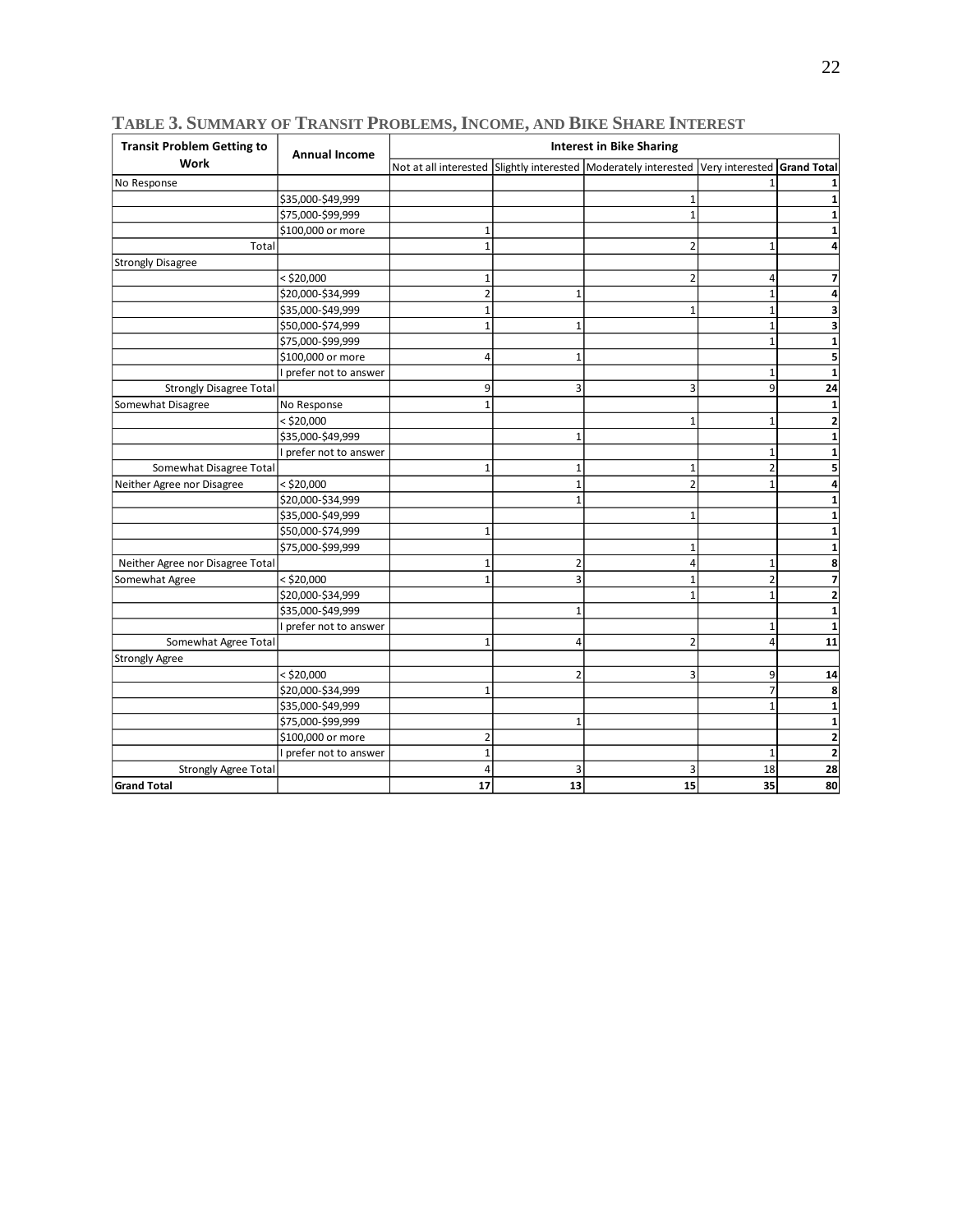## <span id="page-27-0"></span>**Discussion**

#### <span id="page-27-1"></span>*Options to obtain a better sample size*

While the sample size was not adequate, there were certain successes in the implementation of the survey. [Table 4](#page-27-2) shows that the paper and web distribution methods of the survey were by far the most effective. Of the 85 respondents, these two methods made up 89.41% of the total responses. Additionally with life returning to normal from the COVID-19 Pandemic, paper surveys have a potential to be utilized more as health and safety protocols are relaxed.

| Source of Survey      | Number of Respondents |  |  |
|-----------------------|-----------------------|--|--|
| Live Meeting          | 3                     |  |  |
| Paper                 | 49                    |  |  |
| <b>Text Messaging</b> | 6                     |  |  |
| Web                   | 27                    |  |  |
| <b>Grand Total</b>    | 85                    |  |  |

<span id="page-27-2"></span>**TABLE 4. NUMBER OF RESPONDENTS BY SURVEY METHOD**

One recommendation for better results in a future survey would be to ensure that word is better spread about the survey. The link to the survey was only posted once on Frontier MPO's Facebook page and one additional share by a user (Facebook, 2021). If one were to not check Facebook for a week, he or she may not have seen information about the survey on his or her newsfeed. Paper surveys also could benefit from better marketing. Options for distribution that would benefit the sample size for this survey could include one's place of work or one's place of worship.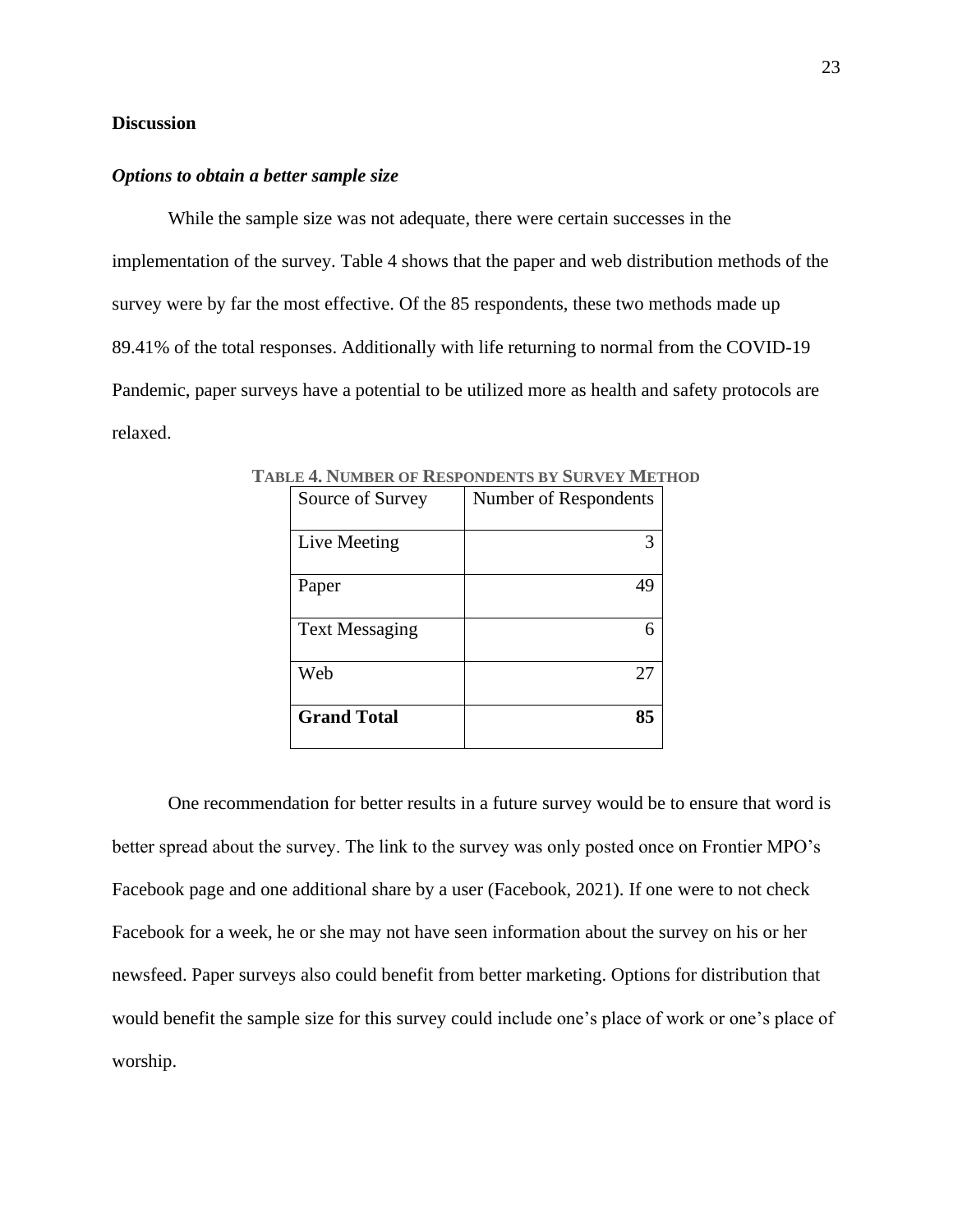Another recommendation for the survey is to ensure that all questions are explicit into what they were asking. A common option for getting to work, carpooling/ride-share, was left off of the survey. 6.25% of respondents noted this option in the "other" category for mode of getting to work. However, the placement of a personal car option could have confused some respondents. This could be alleviated by having the survey looked over by more people before its implementation – particularly, someone who is not deeply knowledgeable about the project. This is so that they can effectively see what an outsider would view the survey as.

#### <span id="page-28-0"></span>*Gender and household structure usage of shared micromobility*

One area in which the survey could have better performed was studying interest in shared micromobility based on household structure. The survey found that in Fort Smith, female respondents were more likely to show strong interest in shared micromobility and overall female respondents showed equal levels of disinterest compared to their male counterparts.



<span id="page-28-1"></span>**FIGURE 13. INTEREST IN SHARED MICROMOBILITY BY GENDER IDENTITY**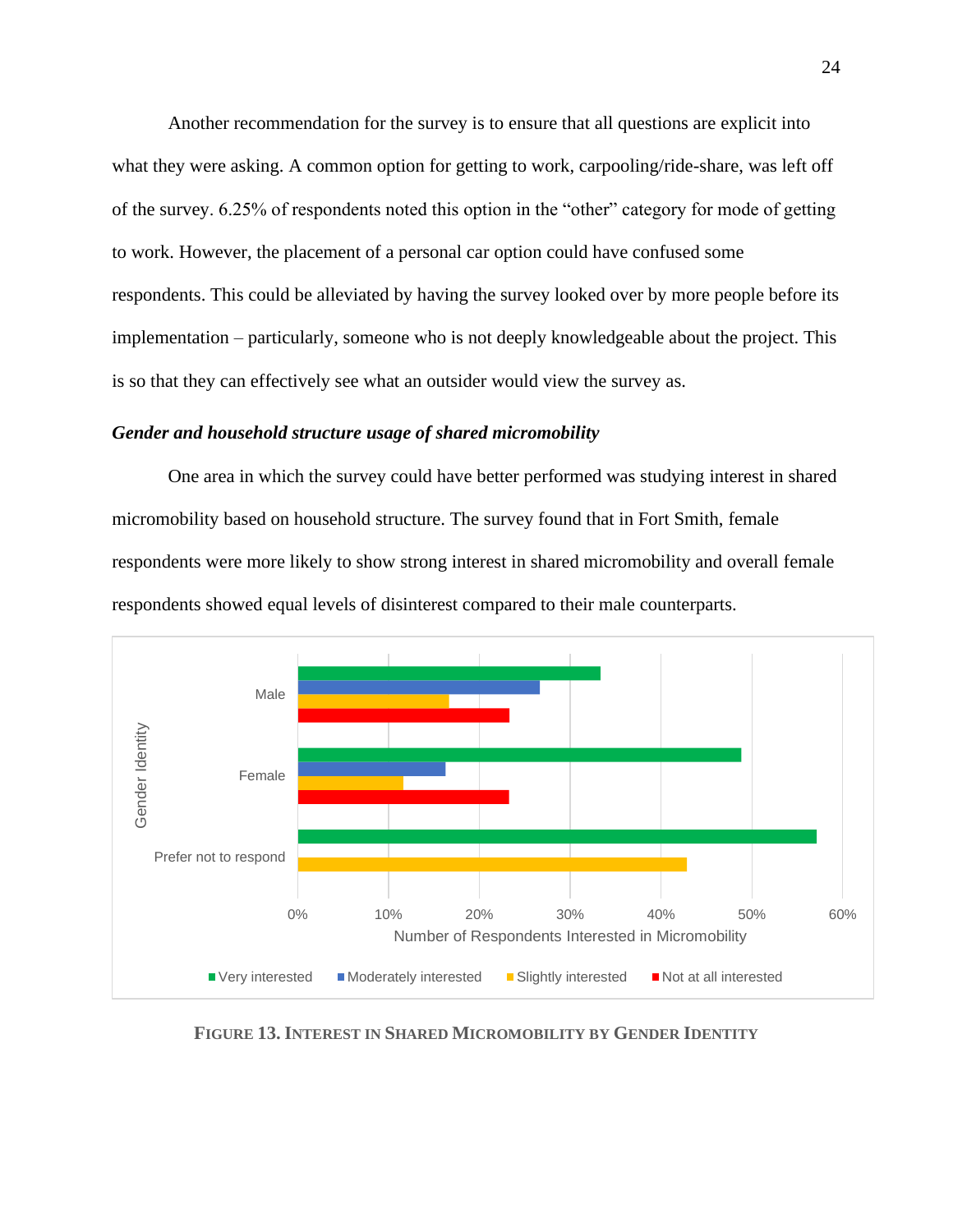This data, however, disagrees with other research on the usage of shared micromobility in cities across the United States. One study which surveyed four metropolitans in the U.S. showed that women only make up approximately 28.25% of shared micromobility trips when it came to using e-scooters. Bike-sharing systems do show increasing movement towards equity among male and female riders (Dill et al., 2021).

One of the main reasons for lower usage rates in women could be the discrepancy in unpaid care work among males and females. Unpaid care work is time spent taking care of chores such as cooking, cleaning, and shopping; additionally, the care for children and elderly members of the home also falls under this definition. In the United States, women "spend more than 37% more time on household chores and care than men" (Hayes et al., 2020). If women are spending more time to take care of the home and dependents, they will not have as much time to use modes of transportation that are slower than car travel. Additionally, caring for dependents may mean that the physical nature of using shared micromombility is too difficult for usage.

Noting the effects of unpaid care, househould structure is an important facet that should be examined in usage. In terms of household structure, this survey did not ask questions related to structure, such as "How many dependents are you responsible for?" This is something that needs to be addressed in future surveys to better understand the needs of those who do the most work for the household when it comes to shared micromobility.

#### <span id="page-29-0"></span>*Cost of car ownership versus the cost of micromobility*

An important part of the discussion of shared micromobility usage among low-income users is if it is cheaper for them to use the service or to save up for a car. In Arkansas, the average price of car ownership is \$365 per month or \$4,379.89 per year (Roberts, 2022). If shared micromobility usage is to benefit low-income communities, the cost of the service must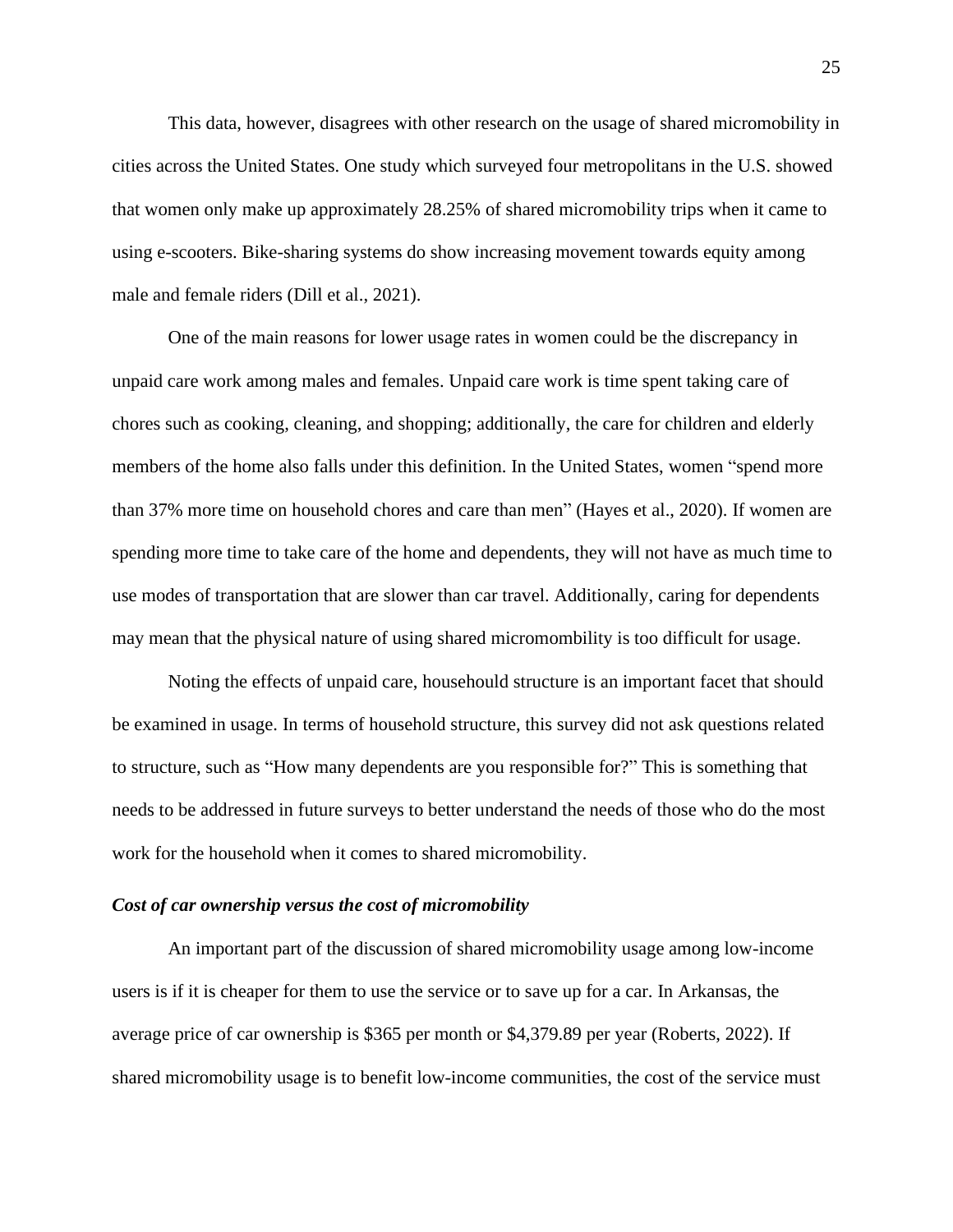be lower than these two numbers. The two predominant e-scooter companies in nearby Fayetteville, Arkansas, Spin and VeoRide charge prices as seen in [Table 5.](#page-30-1) Sales tax, which is charged on all transactions, for Fort Smith, Arkansas is currently at 9.5% (*Arkansas sales tax rates: Fort Smith* 2022). Additionally, assuming an average speed of 13 miles per hour, the price of a one mile ride can be seen below. A one mile ride was chosen as shared micromobility is focused on first- and last-mile connections.

<span id="page-30-1"></span>

| E-scooter<br><b>Provider</b> | <b>Price to Unlock</b> | <b>Price per Minute</b><br><b>After Unlocking</b> | <b>Fort Smith</b><br><b>Sales Tax</b> | <b>Price of a One</b><br><b>Mile Ride</b> |
|------------------------------|------------------------|---------------------------------------------------|---------------------------------------|-------------------------------------------|
| Spin                         | \$1.00                 | \$0.29                                            | 9.5%                                  | \$2.37                                    |
| VeoRide                      | \$1.00                 | \$0.25                                            | 9.5%                                  | \$2.19                                    |

**TABLE 5. PRICES OF SHARED MICROMOBILITY**

The average price of a one-mile ride can be seen to be \$2.28. If a household is going to utilize 40 or more one-mile trips per week, then it is cheaper for a family to save up money for their own car. It is of utmost social responsibility that when advertising the service to lowincome communities that consumers know the true cost of shared micromobility compared to their potential car usage.

#### <span id="page-30-0"></span>*A possible effective business model*

While the survey did not specifically focus on a business model for the implementation of shared micromobility in Fort Smith, there could be possible answers from the survey results. The survey did show that low-income residents of Fort Smith, Arkansas most frequently bike, walk, or use public transportation in their commute. This needs to be kept in mind when selecting a business model which could be aided by the use of access programs.

For programs implemented by cities, access programs, whose goal is to make micromobility more open to low-income individuals, have been implemented successfully (Zack, 2018). In Kansas City, Missouri, for example, "individuals who rely upon needs-based services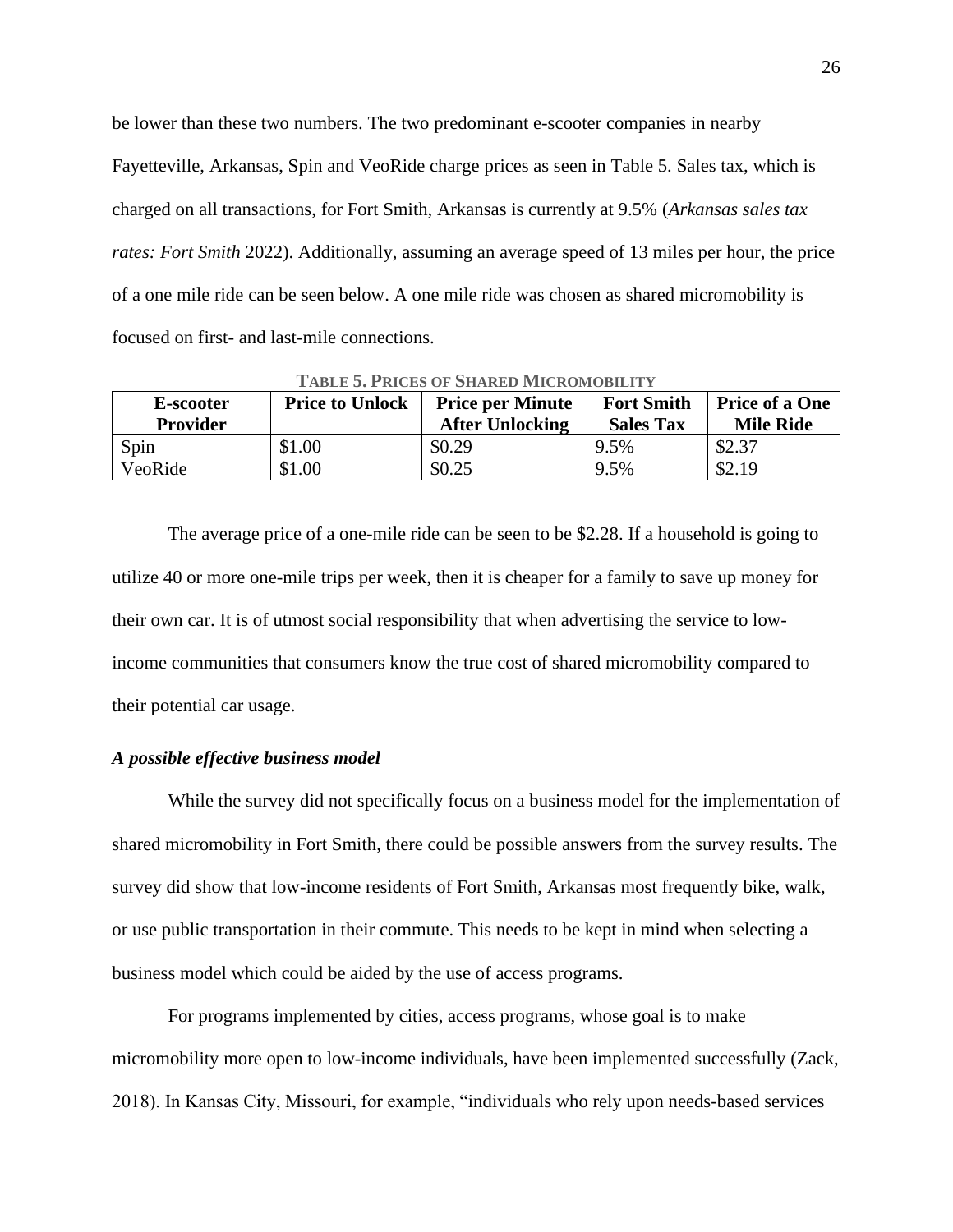are able to sign up for an annual membership of just \$10" (Campbell, 2020). The program also allows for users who do not have bank accounts to pay with a pre-paid credit card (Campbell, 2020). This is great for implementation in low-income areas as it allows for easier payment methods not dependent on smart phones. Users also do not have to pay on a "per-ride" basis meaning that their rides are unlimited, creating long term savings if utilized often.

Private companies have also begun to implement their own versions of access programs. Spin and Lime are both great examples of their commitment to improving access for lower income populations. Lime's access program allows for users to use "PayNearMe," a service that allows for users to pay in cash for their ride at a nearby 7/11 or CVS (Lime, 2018). Meanwhile, Spin encourages users needing financial assistance to purchase "Access credit" at local offices or with pre-paid debit cards (Spin, 2020). Spin's program is definitely harder for lower income populations to use as they most likely will have to go to a select office which may be far from home just to utilize the scooters. These programs also both require the possession of a cell phone, which while more commonly owned, still add a layer of difficulty for those wishing to ride.

### <span id="page-31-0"></span>**Conclusion**

The survey used for Phase 1 of the SMILIES: Shared MicromobIlity for affordabLeaccessIblE Housing Project may not have been able to achieve a meaningful sample size. However, the data from it can still be applied to attitudes about micromobility and the needs of residents in the Fort Smith, Arkansas Metropolitan area.

It is important that the next use of surveys for Phase II of the project be better managed and organized so that a valid sample size can be obtained. This would be benefitted by increased awareness, better questions, and more focused distribution methods. This in turn, would bring more participation to the survey and give more quality data for researchers to examine.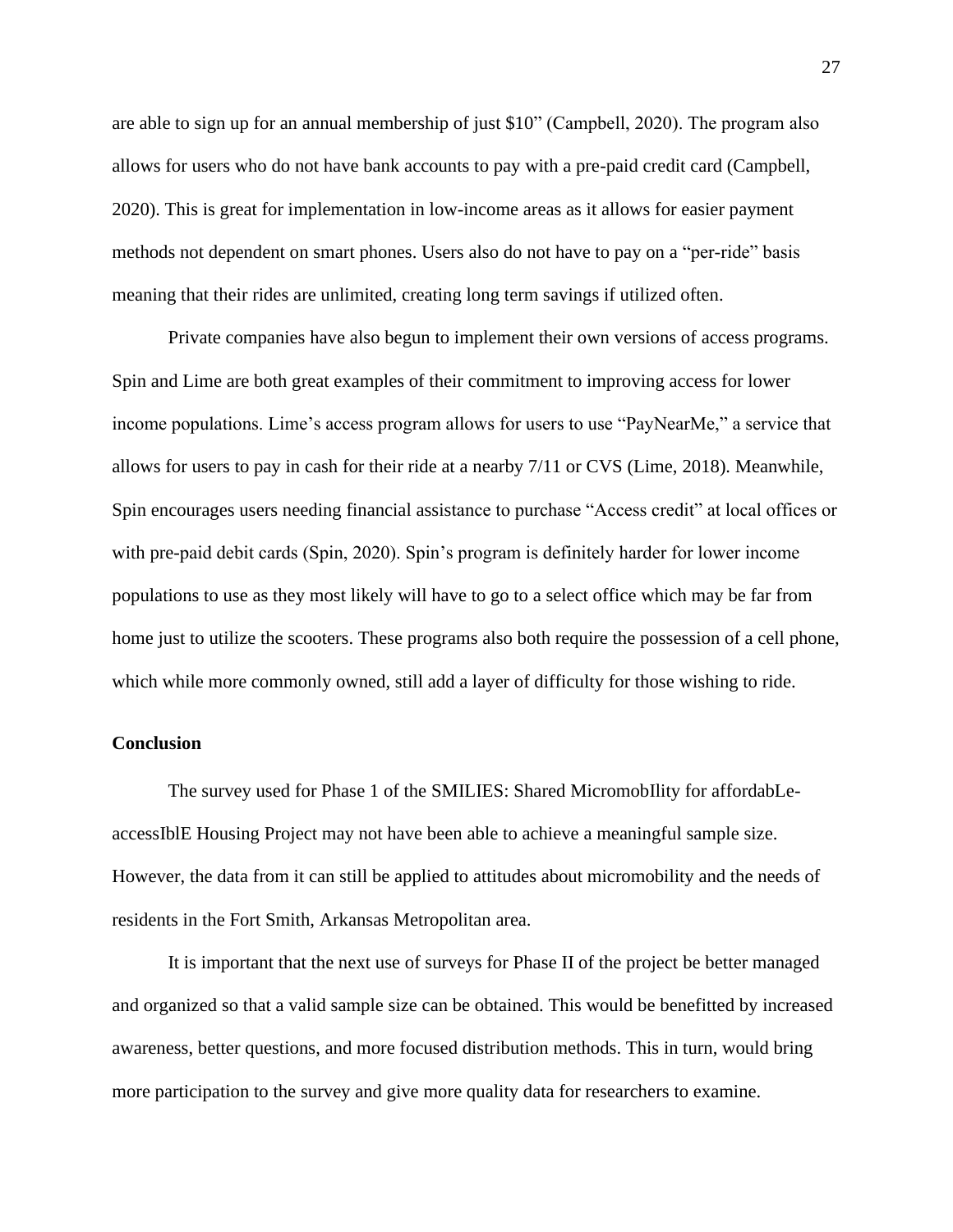Next steps for future surveys should also begin to key in on a potential business model. As of right now, it can be seen that many with financial issues are willing to spend money to get to a bus stop. The next question to determine is if they would spend additional time or money to get to the bus stop if their usage of shared micromobility related to first and last mile transportation.

Overall, it appears that there is interest in micromobility in Fort Smith. Many residents, especially those of low income, noted their interest. This may stem from many respondents facing transportation issues on their daily commutes – specifically relating to the lack of car ownership and the nature of public transportation in the community.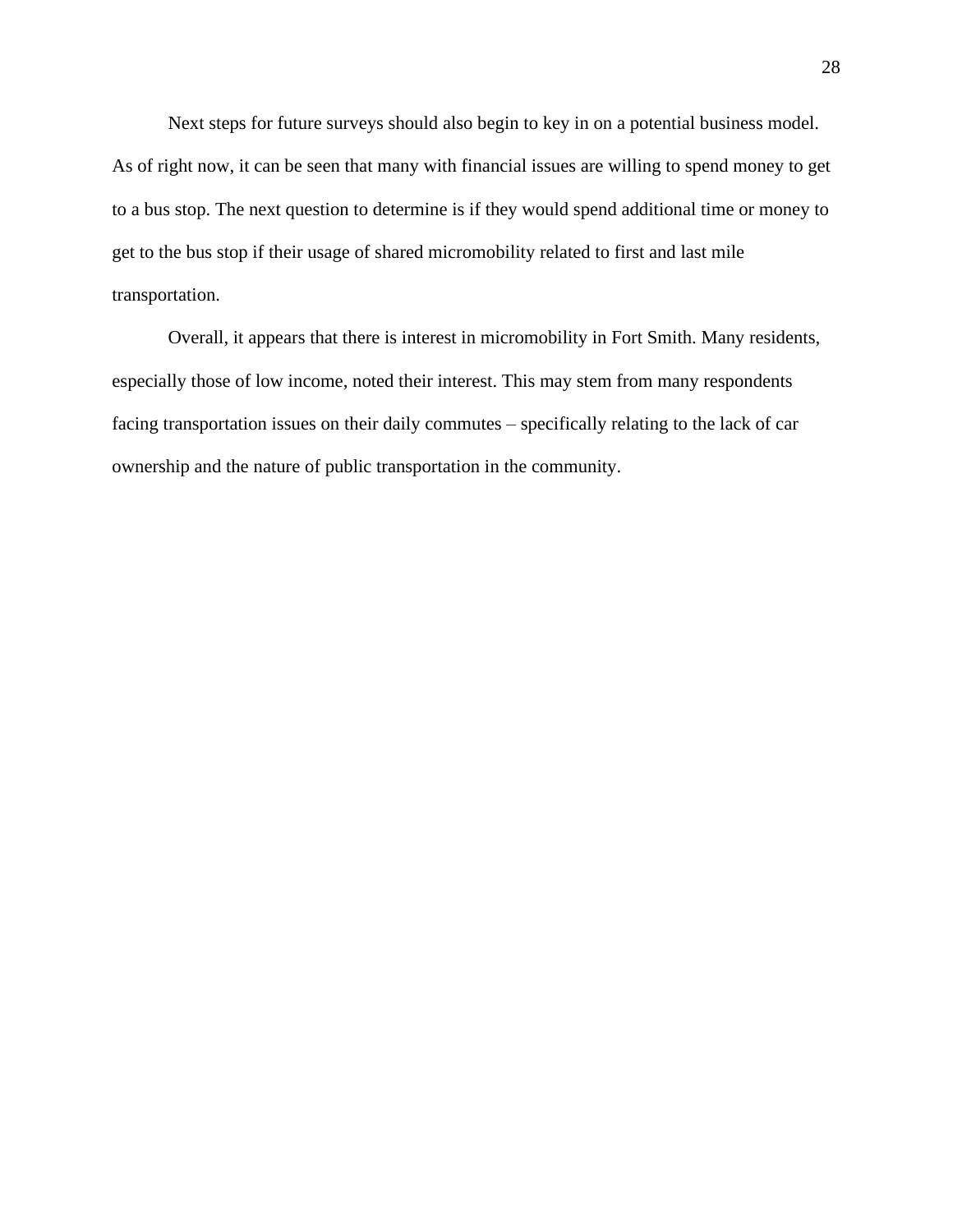## <span id="page-33-0"></span>**References**

- Anderson, M. (2020, May 30). *Who relies on public transit in the U.S.* Pew Research Center. http://www.pewresearch.org/fact-tank/2016/04/07/who-relies-on-public-transit-in-the-u-s/.
- *Arkansas sales tax rates: Fort Smith*. SalesTaxHandbook. (2022). Retrieved April 25, 2022, from https://www.salestaxhandbook.com/arkansas/rates/fort-smith
- Campbell, K. (2020). *Bike Share for All*. RideKC Bike. [https://ridekcbike.com/bikeshareforall/.](https://ridekcbike.com/bikeshareforall/)
- Chen, C., Gong, H., Lawson, C., & Bialostozky, E. (2010, September 28). *Evaluating the feasibility of a passive travel survey collection in a complex urban environment: Lessons learned from the New York City case study*. Transportation Research Part A: Policy and Practice. https://www.sciencedirect.com/science/article/abs/pii/S0965856410001254.
- City-Data.com. (2021). Fort Smith, Arkansas (AR) income map, earnings map, and wages data. [http://www.city-data.com/income/income-Fort-Smith-Arkansas.html.](http://www.city-data.com/income/income-Fort-Smith-Arkansas.html)
- Dill, J., & McNeil, N. (2021). Are Shared Vehicles Shared by All? A Review of Equity and Vehicle Sharing. Journal of Planning Literature, 36(1), 5–30. https://doi.org/10.1177/0885412220966732
- Facebook. (2021). *Frontier MPO*. Facebook. http://www.facebook.com/frontierplanning.
- Ford, S. (2020, January 1). *Offering an Internet Survey Response Mode in a Flint Water Crisis Medicaid Population*. MedRxiv. www.medrxiv.org/content/10.1101/2020.11.22.20236497v1.full. .
- Frontier MPO. (2016). *2040: The New Frontier*. Frontier MPO 2040 Plan. www.frontiermpo.org/wp-content/uploads/2017/06/2040-TheNewFrontier.pdf. .
- Hayes, J., Hess, C., & Ahmed, T. (2020, January 20). *Providing unpaid household and care work in ... - IWPR 2020*. Institute for Women's Policy Research. Retrieved April 25, 2022, from https://iwpr.org/iwpr-issues/esme/providing-unpaid-household-and-care-work-in-theunited-states-uncovering-inequality/
- Lime. (2018). *Lime Access*. Smart Mobility in Underserved Communities. https://v1.li.me/en/community-impact.
- McMaster, H. S., LeardMann, C. A., Speigle, S., & Dillman, D. A. (2017, April 26). *An experimental comparison of web-push vs. paper-only survey procedures for conducting an in-depth health survey of military spouses*. BMC Medical Research Methodology. https://bmcmedresmethodol.biomedcentral.com/articles/10.1186/s12874-017-0337-1.